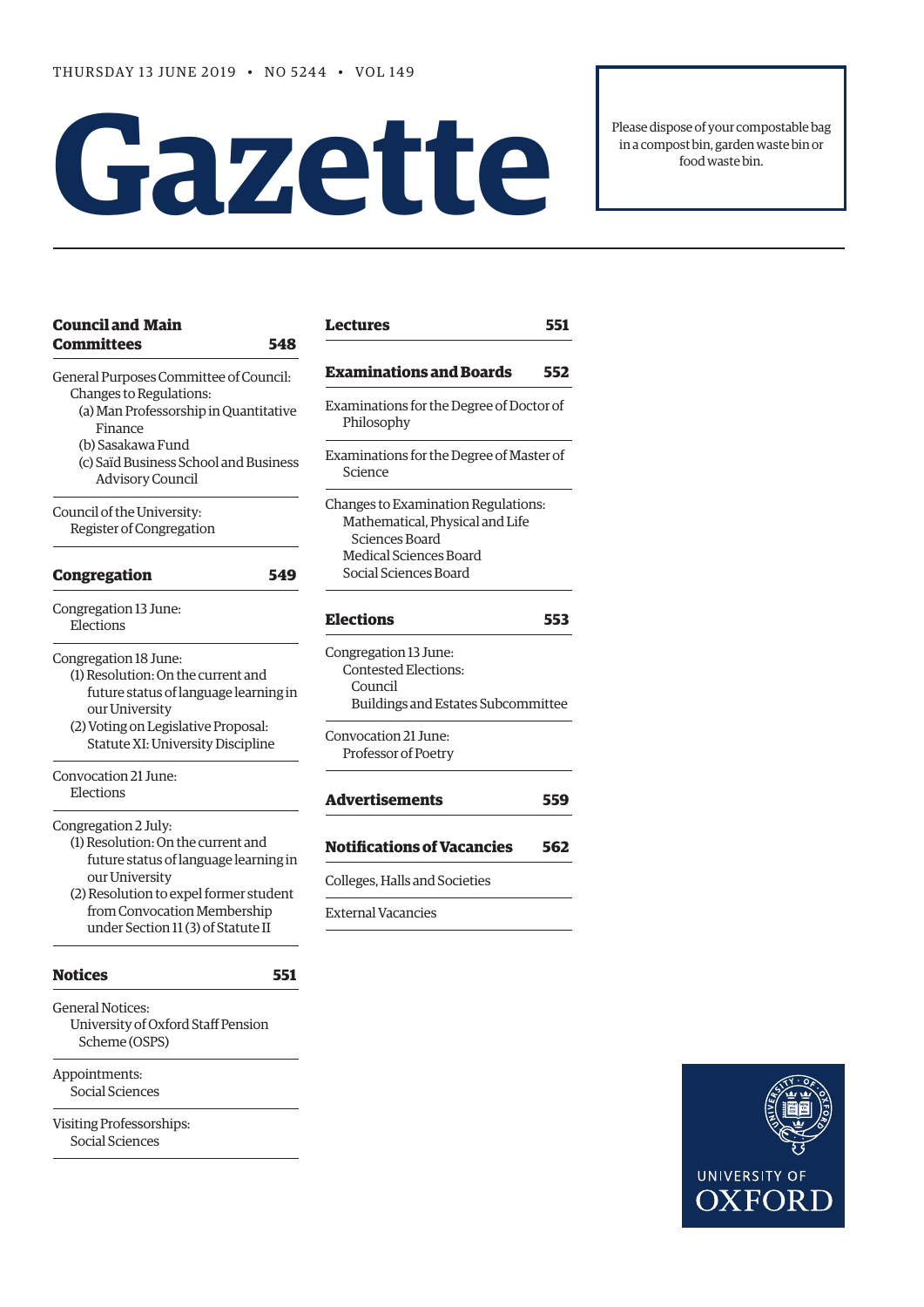# <span id="page-1-0"></span>Council and Main Committees

# **General Purposes Committee of Council**

# **Changes to Regulations**

The General Purposes Committee of Council has made the following changes in regulations, to come into effect on **28 June**.

# **(a) Man Professorship in Quantitative Finance**

#### *Explanatory Note*

The following changes, made on the recommendation of the Mathematical, Physical and Life Sciences Board, update the duties of the professor in the regulations.

#### *Text of Regulations*

In Council Regulations 24 of 2002, amend §96 regulation 9 as follows (new text underlined):

'9. The Man Professor in Quantitative Finance shall undertake research in and shall lecture and give instruction in quantitative finance and generally promote its study in the University.'

## **(b) Sasakawa Fund**

# *Explanatory Note*

These changes, made at the request of the Sasakawa Fund Board, amend the composition of the board. The opportunity is taken to update the language of regulations 3 and 4.

#### *Text of Regulations*

In Council Regulations 25 of 2002, amend §321 as follows (new text underlined, deleted text struck through):

# '**§321.** *Sasakawa Fund*

1. The University accepts with deep gratitude a benefaction of 200,000,000 Yen from the Japan Shipbuilding Industry Foundation to establish a fund, to be known as the Sasakawa Fund, to be applied to the advancement within the University of knowledge and understanding of Japan by way of academic contact and exchange between members of the University and citizens of Japan.

2. The fund shall be administered by a board of management, one member to be appointed by each of the Boards of the Divisions of Humanities, Social Sciences, Medical Sciences, and Mathematical, Physical and Life Sciences, for such periods as the Divisions think fit. which shall consist of:

(1) a member of Congregation appointed by Council, not necessarily being a member of any division and not in any case being appointed in a divisional capacity, who shall chair the board;

(2), (3) up to two persons appointed by the board of the Humanities Division;

(4), (5) up to two persons appointed by the board of the Social Sciences Division;

(6) one person appointed by the board of the Mathematical, Physical and Life Sciences Division;

(7) one person appointed by the board of the Medical Sciences Division.

Members shall serve for such periods as the appointing body sees fit.

3. The income of the fund shall be applied to the funding of travel and research in Japan by senior or junior members of the University of Oxford; of study in Oxford by Japanese scholars or students; of the appointment of junior research fellows or research assistants in Oxford; of conferences in Oxford connected with Japan; of publications and of library and other related purposes; or in any other manner which the board of management shall consider will promote the purposes of the fund as expressed in clause regulation 1 above.

4. Council shall have power to amend this decree regulation from time to time, provided always that the main purpose of the fund as defined in clause regulation 1 above is maintained.'

# **(c) Saïd Business School and Business Advisory Council**

# *Explanatory Note*

The following changes amend the Trust Regulations governing the Saïd Business School and Global Leadership Council to allow more flexibility in the internal/ executive composition of its School Board.

#### *Text of Regulations*

In Council Regulations 25 of 2002, amend §318 regulation 4 as follows (new text underlined, deleted text struck through):

'4. (1) There shall be a School Board consisting of:

> (a) a representative of the University appointed by the Vice-Chancellor;

(b) a representative of the Social Sciences Division appointed by the Head of the Social Sciences Division;

(c) the Chair of the Saïd Business School Global Leadership Council;

(d)–(g) up to four members of the Saïd Business School executive, to include the Peter Moores Dean (or the Head of Department, where appointed in lieu of the Peter Moores Dean);

(e) the Associate Dean of Executive Education;

#### (f) the Faculty Dean;

#### (g) the Chief Operating Officer;

(h), (i) two members appointed by the Head of the Social Sciences Division, following consultation with the Chair of the Saïd Business School Global Leadership Council, as representatives of the business and SBS alumni communities;

(j) a person appointed by the Benefactor or his successor in title;

(k)–(m) three members elected by the Faculty Forum from among its members.'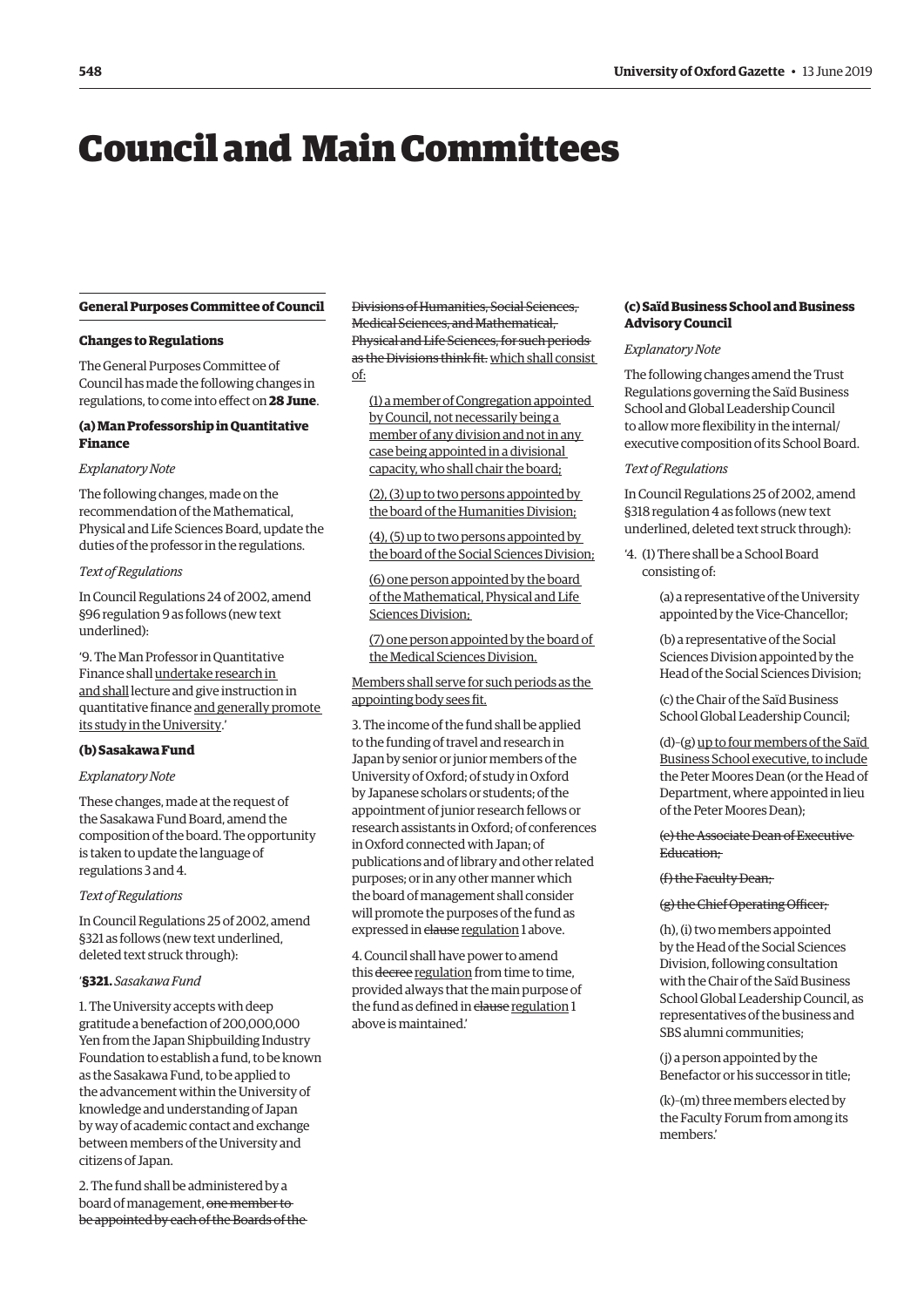# Congregation

#### <span id="page-2-0"></span>**Council of the University**

#### **Register of Congregation**

The Vice-Chancellor reports that the following names have been added to the Register of Congregation:

Asatryan, M, Undergraduate Admissions and Outreach Office Broadhead, J H, Centre on Migration, Policy and Society (COMPAS) Ilic, I, Nuffield Department of Orthopaedics, Rheumatology and Musculoskeletal Sciences Matthews, G J M, Council Secretariat Nishino, T, St Edmund Hall Okai, D, Faculty of Clinical Medicine Suslick, KS, Balliol

# **Divisional and Faculty Boards**

For changes in regulations for examinations se[e 'Examinations and Boards'](#page-6-0) below.

#### **Congregation** 13 June

# **Elections**

# CONTESTED ELECTIONS

Council Buildings and Estates Subcommittee Details are in '[Elections'](#page-6-0) section below.

# **Congregation** 18 June

As an amendment to resolution (1) below has been received, Council has decided that proceedings on the resolution and the proposed amendment shall be adjourned to the meeting of Congregation on 2 July 2019, in accordance with regulation 3.16 of Congregation Regulations 2 of 2002. The meeting on 18 June will therefore not take place.

# **(1) Resolution: On the current and future status of language learning in our University**

As a world-leading, truly cosmopolitan academic institution, this University needs to maintain and develop its provision for language learning. In view of the contradiction between the University's commitment to "in-depth study of the world's societies and cultures, supported by the outstanding breadth of our expertise in languages, ancient and modern" (Strategic Plan 2018–23, Engagement and partnership, 4) and the proposed plans underway to alter the size and scope of the Language Centre before a thorough-going process of broad consultation has been completed, we ask Congregation to:

1) Instruct Council to reinstate the cross-disciplinary Committee for the Language Centre that was disbanded in March 2017, and to suspend any plans to reform the Language Centre until a full and timely consultation process has been completed that has demonstrably included members of staff, students and the abovementioned committee;

2) Instruct Council to draw up a plan for ensuring the academic excellence that the Language Centre requires to provide cutting-edge expertise for developing the study of languages among students

and staff within the university, and to continue to provide support and resources for learning languages beyond those taught in the University.

For the list of signatories to the resolution see *Gazette* [No 5242, 30 May 2019, p498.](https://gazette.web.ox.ac.uk/files/30may2019-no5242redactedpdf#page=4)

#### *Council's response*

Council considers the resolution acceptable to it.

Council recognises the strength of feeling on this issue evidenced by the resolution and its signatories. Whilst the consultation process on the proposals for change in the Language Centre had included plans for a strategic discussion on language teaching provision, supported by a review, the strength of feeling generated in the course of this consultation demonstrates the need for a more detailed review to be conducted, including questions around the governance structures for the Language Centre. Given that it is the desire of both Council and the signatories of the resolution for there to be such a review in order to guide the shaping of provision going forward, Council accepts the resolution and Education Committee will consider at the start of Michaelmas term the detailed arrangements for its review. In the meantime the proposal to make changes to library provision at the Language Centre will be put on hold and the Language Centre Committee will be reinstated, to be re-populated in Michaelmas term 2019. The Education Committee review can be expected to make recommendations on the governance arrangements for the Language Centre going forward, and it is possible that a different model will be proposed for the future which may or may not involve the continuation of the Language Centre Committee. The outcome of the review will be published in due course.

#### **Notice of Amendment**

Under regulation 3.18 of Congregation Regulations 2 of 2002, the Vice-Chancellor, in consultation with the Proctors, has determined the following to be a true amendment.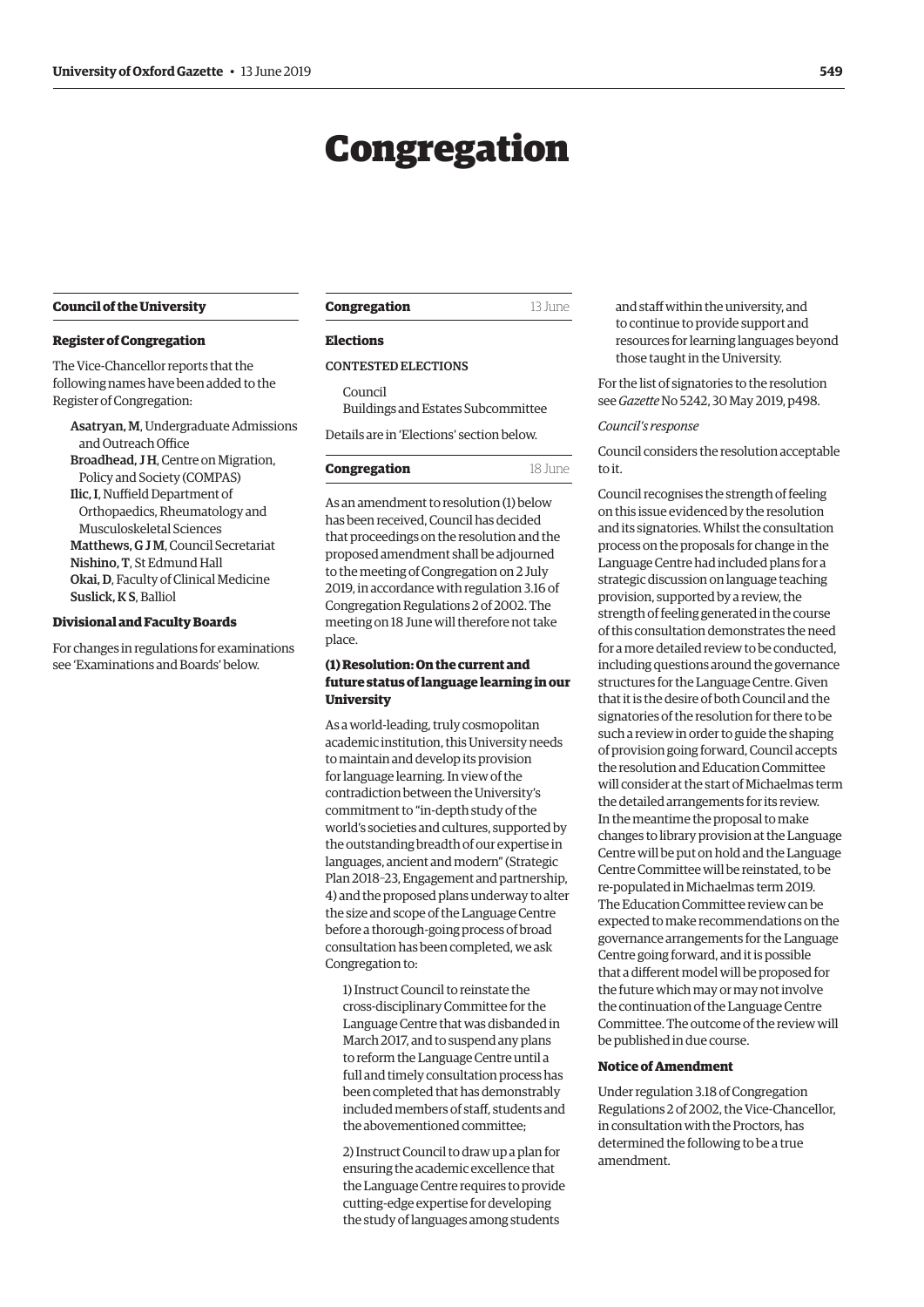#### <span id="page-3-0"></span>*Explanatory Note*

Following our meeting with the Registrar, Academic Registrar and ProVC for Education, on 31 May 2019, and in response to the latter's announcement of a forthcoming Review of the Language Centre, we as proposer and seconder of the Resolution, and after consultation with its 230 signatories − have decided that the following Amendment is needed in order to ensure a thorough and transparent reconsideration of the governance, status and role of the Language Centre. We therefore ask that:

#### *Amendment*

Section 1) of the Resolution should be complemented with the following text at its end [after "...committee;"]:

#### [full stop]. We therefore ask that:

- 1.1) The abovementioned consultation process should ensure a Review of the Language Centre as a teaching institution with the same Quality Assurance regime of Departments and Faculties in the four academic Divisions. Teaching and learning a foreign language is not simply a skill; it is a gateway to other cultures. As a result, the Review of the Language Centre will be preceded by a Self-Evaluation Document (SED) − as is current practice across all four academic Divisions − to be produced in MT 2019 by the Director of the LC and to be formally approved as soon as possible by the reinstated Committee for the Language Centre (in line with its membership and mandate at the time of the LC's last full Review, in 2007).
- 1.2) Given the lack of continuity in LC governance structures, and the lack of institutional memory about developments at the LC since the last full review in 2007, and in order to create the basis for informed decisions about the future strategy for the LC, the Self-Evaluation Document should be accompanied by an Independent Report (IR) by an External Reviewer on the subject

of the governance of the LC since its last full review. The choice of the External Reviewer and the criteria of his/her IR will be set by the reinstated Committee for the Language Centre in MT 2019. The External Reviewer will also be involved in the Departmental Review which Council's Education Committee will organize in HT 2020, or later, once the SED and IR documents have been submitted.

Proposed by: Guido Bonsaver −Medieval and Modern Languages and Pembroke College

Seconded by: Patricia Thornton − Politics and International Relations and Merton College

In order to give both Council and members of Congregation the opportunity to consider their responses to the proposed amendment, Council has decided that proceedings on the resolution and the proposed amendment shall be adjourned to the meeting of Congregation on 2 July 2019, in accordance with regulation 3.16 of Congregation Regulations 2 of 2002.

# **(2) Voting on Legislative Proposal: Statute XI: University Discipline**

For full text of legislative proposal see *Gazette* [No 5242, 30 May 2019, p499.](https://gazette.web.ox.ac.uk/files/30may2019-no5242redactedpdf#page=5) 

As no notice of opposition or amendment and no request for adjournment has been received with respect to this item, the Vice-Chancellor will accordingly declare the legislative proposal at (2) carried without a meeting under the provisions of Sect 7 (1) of Statute VI.

# **Convocation** 21 June

#### **Elections**

PROFESSOR OF POETRY

Details are in ['Elections'](#page-7-0) section below.

# **Congregation** 2 July

Members of Congregation are reminded that any two members may, not later than **noon on 24 June**, give notice in writing to the Registrar that they intend to vote against the amendment to the resolution at (1) below or that they wish to oppose or amend the resolution at (2) below (see the note on the conduct of business in Congregation below).

A meeting will be held at 2pm on 2 July in the Sheldonian Theatre to put formally the resolution at (1) below to Congregation. If no notice of opposition or amendment to the resolution at (2) below has been received, that resolution shall be declared carried at the meeting.

# **(1) Resolution: On the current and future status of language learning in our University**

For full text of the resolution and Council's response, and the proposed amendment, see item (1) on the Congregation agenda for 18 June.

# **(2) Resolution to expel former student from Convocation Membership under Section 11 (3) of Statute II**

## *Explanatory Note*

A former student has admitted breaches of sections 2 (1) (g), 2 (1) (h) and 2 (1) (m) of the Code of Discipline for serious sexual misconduct which occurred while the former student was a student member.

The matter was referred to the Student Disciplinary Panel by the Registrar under Section 40 of Statute XI. As the breaches were admitted, the Student Disciplinary Panel hearing only considered the appropriate penalty. The Student Disciplinary Panel deemed the matter very serious and recommended to Council that the former student be expelled from Convocation membership.

Council has considered the case and has determined that fair procedures have been followed to enable it to arrive at a recommendation to Congregation that the former student is expelled from Convocation membership under Section 11 (3) of Statute II. Given the sensitivity of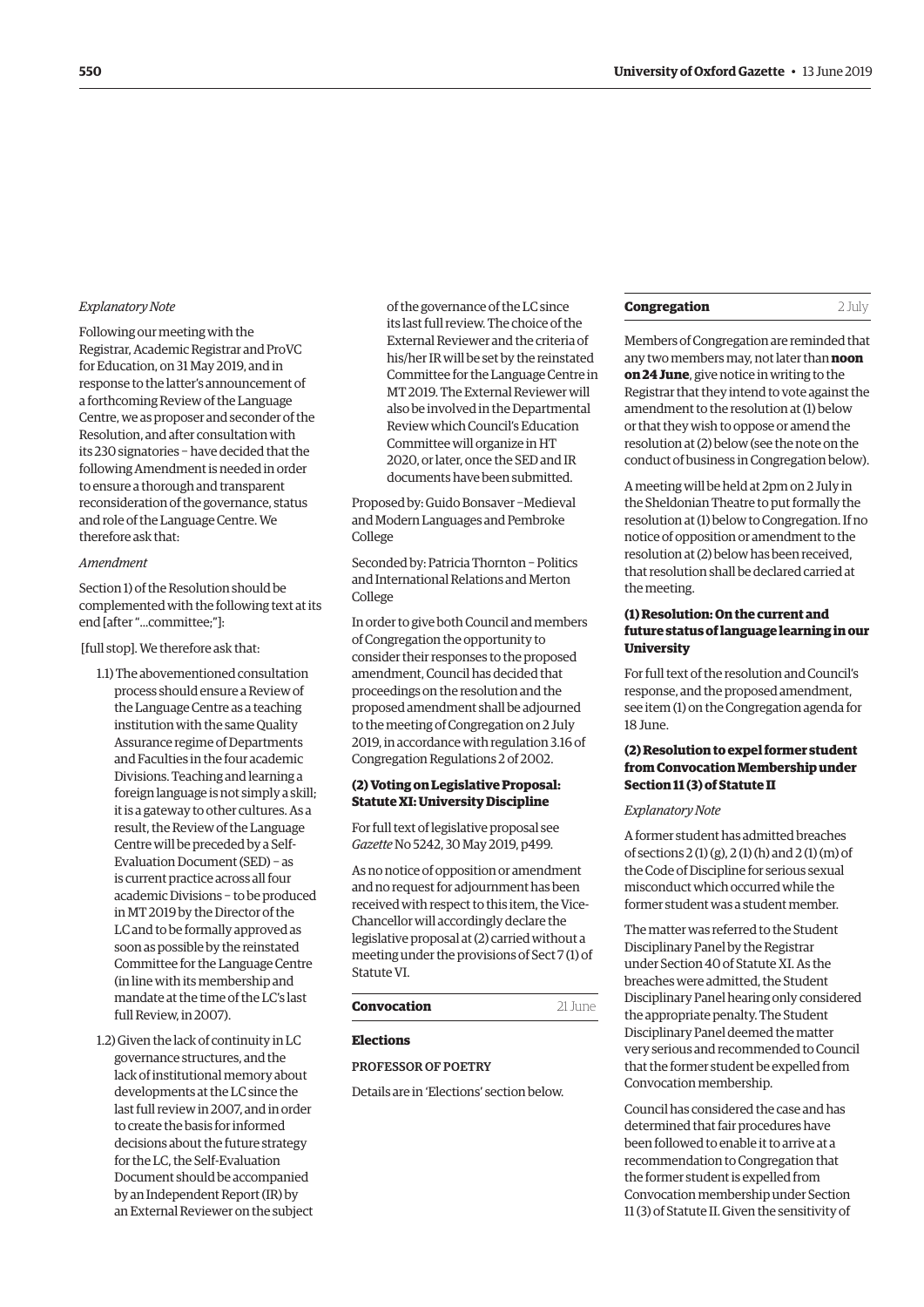# Notices

# Lectures

<span id="page-4-0"></span>the matter and the confidentiality of the disciplinary process, Council considers that it is appropriate to make this referral anonymously. This is not considered to disadvantage the former student as the former student admitted the breaches in full knowledge of the recommended sanction.

# *Text of Resolution*

Congregation resolves to expel a former student from Convocation Membership under Section 11 (3) of Statute II.

#### **Note on procedures in Congregation**

¶ Business in Congregation is conducted in accordance with Congregation Regulations 2 of 2002 [\(www.admin.ox.ac.uk/statutes/](http://www.admin.ox.ac.uk/statutes/regulations/529-122.shtml) [regulations/529-122.shtml\). A](http://www.admin.ox.ac.uk/statutes/regulations/529-122.shtml) printout of these regulations, or of any statute or other regulations, is available from the Council Secretariat on request. A member of Congregation seeking advice on questions relating to its procedures, other than elections, should contact Dr N Berry at the University Offices, Wellington Square (telephone: (2)80199; email[: nigel.berry@](mailto:nigel.berry@admin.ox.ac.uk) [admin.ox.ac.uk](mailto:nigel.berry@admin.ox.ac.uk)); questions relating to elections should be directed to the Elections Officer, Ms S L S Mulvihill (telephone: (2)80463; email: [elections.office@admin.](mailto:elections.office@admin.ox.ac.uk) [ox.ac.uk\)](mailto:elections.office@admin.ox.ac.uk).

# **General Notices**

# **University of Oxford Staff Pension Scheme (OSPS)**

Two vacancies exist for Trustee Directors for the University of Oxford Staff Pension Scheme (OSPS). For further information please contact the scheme secretary [\(jan.](mailto:jan.killick@admin.ox.ac.uk) [killick@admin.ox.ac.uk](mailto:jan.killick@admin.ox.ac.uk)) before **24 June**. Information on the role of Trustee Directors is available at [www.admin.ox.ac.uk/finance/](http://www.admin.ox.ac.uk/finance/epp/pensions/schemes/osps/trustees) [epp/pensions/schemes/osps/trustees.](http://www.admin.ox.ac.uk/finance/epp/pensions/schemes/osps/trustees) Candidates for the vacancies will be put forward by the scheme secretary, having consulted the Chair, for approval by the University's appointing body.

#### **Appointments**

#### **Social Sciences**

Professor Petr Sedlacek; title of Professor of Economics with effect from 29 May 2019

# **Visiting Professorships**

#### **Social Sciences**

Professor Robert Eccles; reconferment of the title of Visiting Professor of Management Practice, Saïd Business School, for 2 years from 1 October 2019

## **Social Sciences**

#### **Saïd Business School**

The following events will take place at 5.45pm at the Saïd Business School.

#### DISTINGUISHED SPEAKER SEMINAR

Aleksander Čeferin, UEFA, will be in conversation with Rupert Younger on 13 June. Registration required: [oxsbs.link/](http://oxsbs.link/dssceferin) [dssceferin.](http://oxsbs.link/dssceferin)

*Subject*: 'Rebuilding the reputation of international football'

# ART AT OXFORD SAÏD – EXHIBITION OPENING TALK

Nigel Hall, Royal Academician, will be interviewed by Megan Piper on 18 June. Registration required: [https://said-art-hall](https://said-art-hall-piper.eventbrite.com)[piper.eventbrite.com.](https://said-art-hall-piper.eventbrite.com)

*Subject*: '*Significant Others*, an exhibition of work by Nigel Hall RA and Manijeh Yadegar'

# ENGAGING WITH THE HUMANITIES

Edouard Benveniste, Sotheby's, will speak on 8 July. Registration required: [https://](https://said-engaging-sothebys.eventbrite.com) [said-engaging-sothebys.eventbrite.com.](https://said-engaging-sothebys.eventbrite.com) *Subject*: 'Rewriting the rules of the art industry – a data-driven transformation'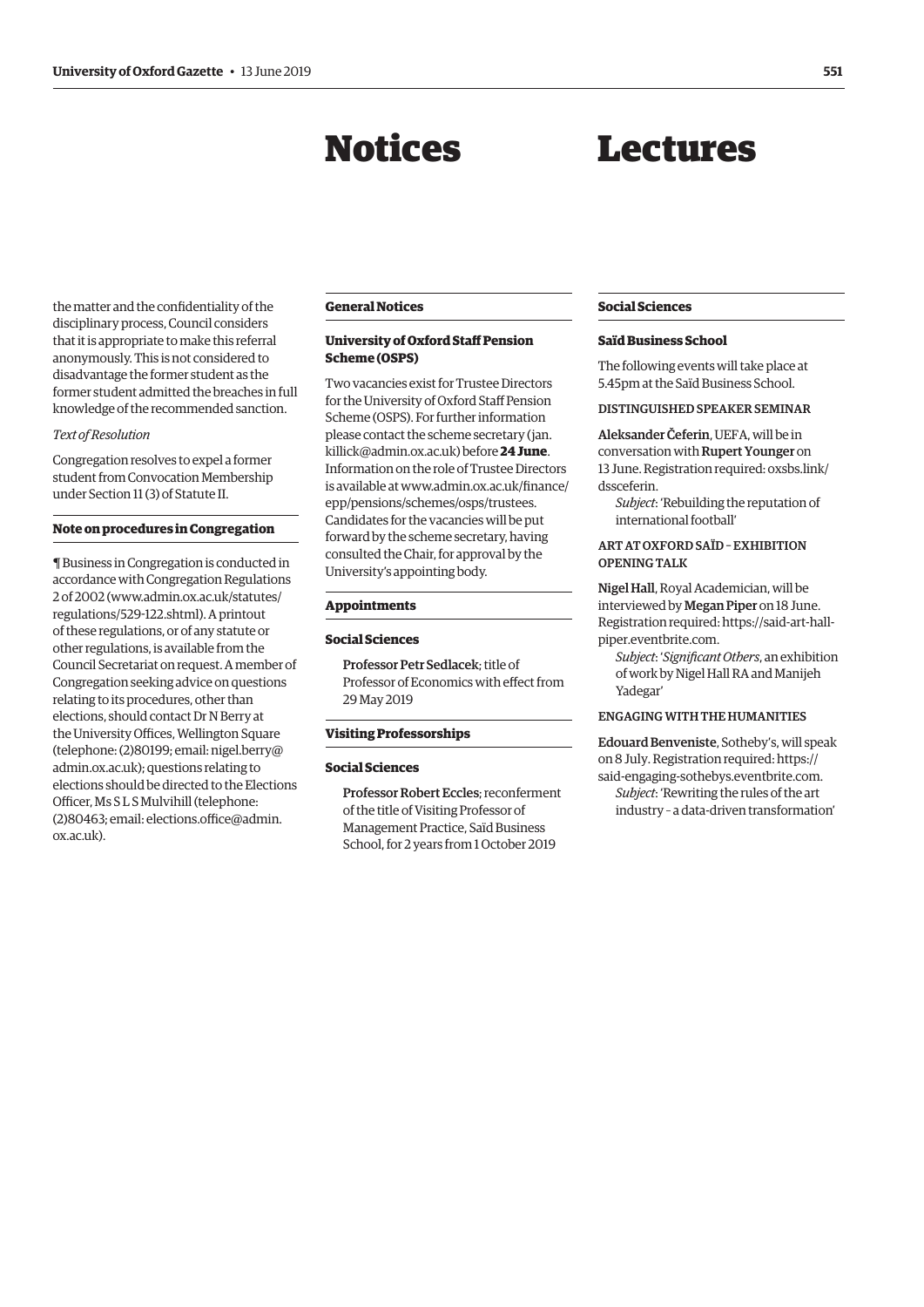# <span id="page-5-0"></span>Examinations and Boards

**Examinations for the Degree of Doctor of Philosophy**

*This content has been removed as it contains personal information protected under the Data Protection Act.*

> **Examinations for the Degree of Master of Science**

> *This content has been removed as it contains personal information protected under the Data Protection Act.*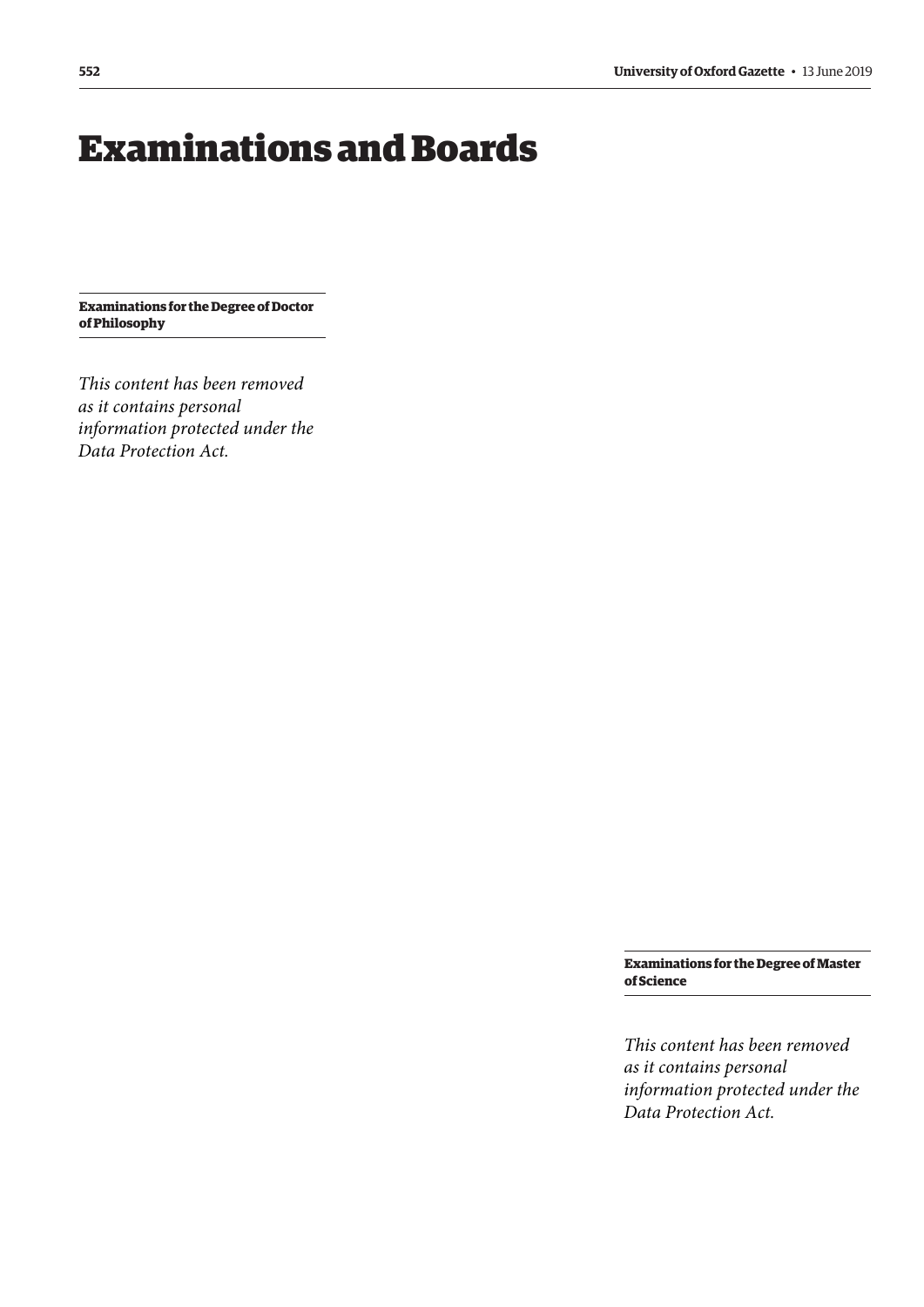# Elections

<span id="page-6-0"></span>*This content has been removed as it contains personal information protected under the Data Protection Act.*

#### **Changes to Examination Regulations**

For the complete text of each regulation listed below and a listing of all changes to regulations for this year to date, please see [https://gazette.web.ox.ac.uk/examination](https://gazette.web.ox.ac.uk/examination-regulations-0)regulations[-0.](https://gazette.web.ox.ac.uk/examination-regulations-0) 

# **Mathematical, Physical and Life Sciences Board**

# RESEARCH DEGREES IN MATHEMATICAL SCIENCES (COMPUTER SCIENCE, MATHEMATICS AND STATISTICS) minor amendment to clarify regulations

# **Medical Sciences Board**

# MSC IN SLEEP MEDICINE

minor amendments to wording of point 8 and 9 regarding essay submission procedures

# PGDIP IN SLEEP MEDICINE

minor amendments to wording of point 7 (essay submission) and point 3 (MSc transfer)

# **Social Sciences Board**

# MPHIL IN INTERNATIONAL RELATIONS MPHIL IN POLITICS

# MPHIL IN POLITICS RESEARCH

- MSC IN POLITICAL THEORY RESEARCH (a) to require electronic submission of theses
	- (b) to remove reference to award of distinction as covered by General Regulations

# MSC IN NATURE, SOCIETY AND

ENVIRONMENTAL GOVERNANCE (a) amendment to assessment of the Research Skills course (b) to remove reference to award of distinction as covered by General Regulations

| 13 June |
|---------|
|         |

The nomination period for these elections closed at 4pm on Thursday, 16 May. The following elections will be contested and the results determined by postal ballot of the eligible electorates.

# **Council**

# MATHEMATICAL, PHYSICAL AND LIFE SCIENCES AND MEDICAL SCIENCES

• One member of Congregation elected by Congregation from members of the faculties in the Divisions of Mathematical, Physical and Life Sciences and of Medical Sciences to hold office from MT 2019 to MT 2023 (*vice* Professor M J A Freeman, Lincoln)

*The following nominations have been received*:

Professor Peter P Edwards, BSc PhD DSc Salf, MA Oxf, Fellow of St Catherine's, Faculty of Chemistry

# *Nominated by*:

- H L Anderson, Keble, Faculty of Chemistry
- S J Conway, St Hugh's, Faculty of Chemistry
- S G Davies, Magdalen, Faculty of Chemistry
- S Faulkner, Keble, Faculty of Chemistry

#### *Candidate statement*:

I am particularly interested in protecting democratic self-governance and ensuring that Council is robust in its scrutiny and approval of proposals that are brought to Congregation appropriately and in a timely way. Council must also respond to widespread concerns to help stop or reverse the erosion of pay and pensions.

I would bring broad experience and expertise in research, management and administration and practices to increase the diversity of our community. I was Head of Inorganic Chemistry (member of MPLS Divisional Board) from 2004 to 2014 and previously 5 years as Head of Chemistry at Birmingham, following earlier periods at Cambridge (Jesus College; Director of Studies in Chemistry) and Cornell (Fulbright Scholar, NSF Fellow). I was CoFounder of the first EPSRC Interdisciplinary Research Centre (1987) and the UK Sustainable Hydrogen Energy Consortium (2003) leading to my election as EPSRC RISE Fellow; currently establishing the Interdisciplinary Centre in Clean Carbon Energy with China, India, the USA and Saudi Arabia. Previously Chair of the European Research Council Advanced Investigators Award Panel on Chemical Synthesis and Advanced Materials. I was Outreach Ambassador for Jesus College (1980's) and recently elected to the Royal Society of Chemistry Inclusion and Diversity Committee. I am a Fellow of the Royal Society, Foreign Member of the German Academy of Sciences, Einstein Professor of the Chinese Academy of Sciences, Foreign Member of the US Academy of Arts and Sciences, and International Member of the American Philosophical Society.

Professor Anna Christina (Kia) Nobre, BA Williams, MA Oxf, PhD Yale, Fellow of St Catherine's, Faculty of Psychological Studies

#### *Nominated by*:

- M J Snowling, President of St John's, Faculty of Psychological Studies
- J Baird, St Anne's, Faculty of Social
- Studies R S Crisp, St Anne's, Faculty of Philosophy
- Dame Kay Davies, Hertford, Faculty of Physiological Sciences, Faculty of Clinical Medicine
- N J Emptage, Lincoln, Faculty of Physiological Sciences
- H I McShane, Harris Manchester, Faculty of Clinical Medicine
- G R Screaton, University College, Faculty of Medical Sciences
- K Talbot, Faculty of Clinical Medicine
- T Williamson, New College, Faculty of Philosophy
- N Woods, University College

#### *Candidate statement*:

I am strongly committed to the values of our Collegiate University, and would like to contribute to its governance as a member of Council. I have been a member of Congregation for 25 years. Since my JRF days, I have become increasingly involved in leadership and assumed positions of growing responsibility. I currently hold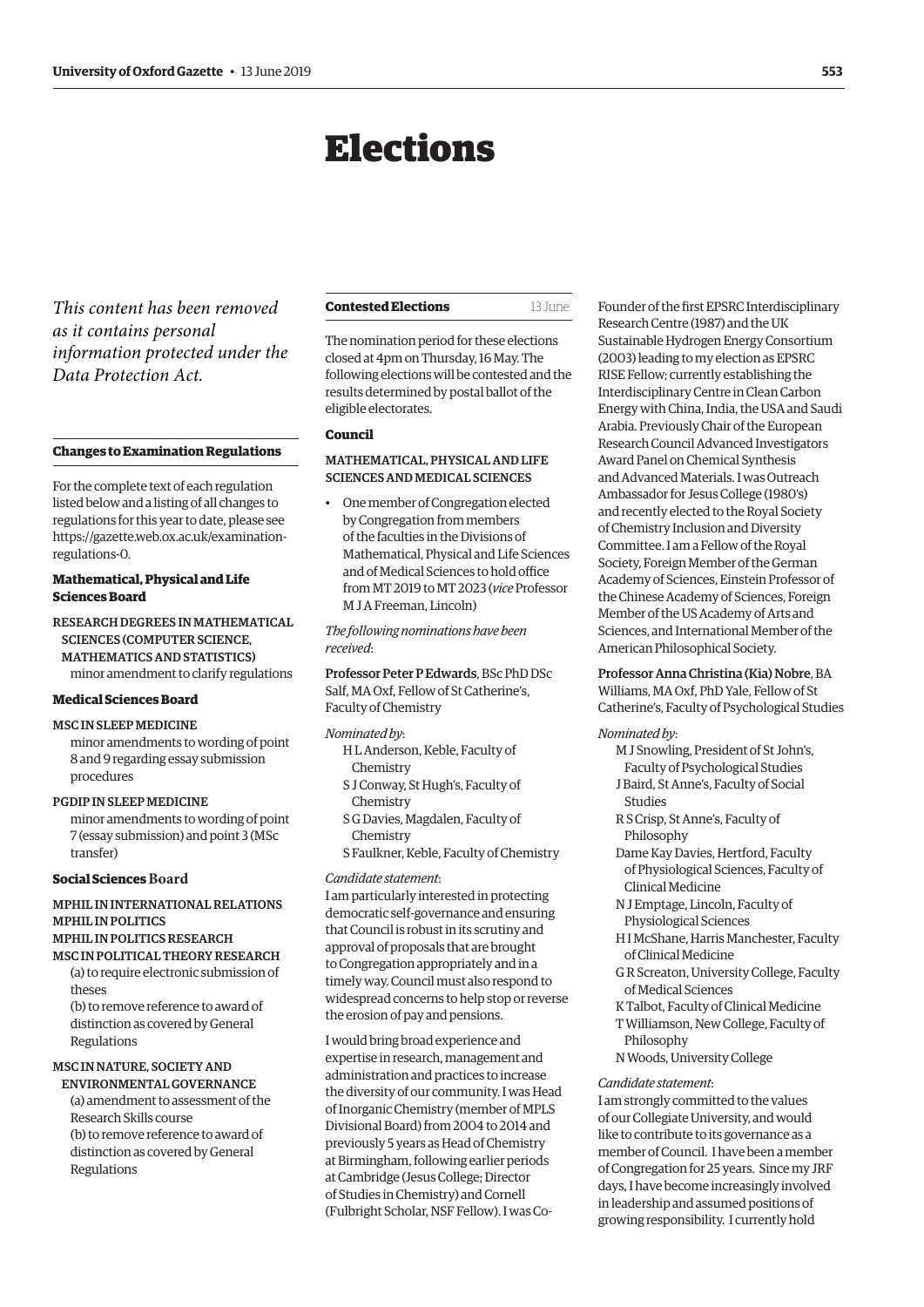<span id="page-7-0"></span>a statutory professorship, jointly shared between the Departments of Psychiatry and of Experimental Psychology and serve as a Professorial Fellow at St Catherine's College. I chair the Oxford Neuroscience Strategy Committee, direct the Oxford Centre for Human Brain Activity, and act as head of the Department of Experimental Psychology. In the latter role, I had to manage the unexpected closure of the Tinbergen Building. I witnessed first-hand what can be achieved when all aspects of the University come together for the common good, and feel it would be a privilege to give something back in return. I am particularly committed to promoting the importance of scholarship and science in our society; and to fostering an inclusive, diverse, and nurturing environment in which we educate and train future generations to the highest standards.

#### **Committees reporting to Council**

# BUILDINGS AND ESTATES SUBCOMMITTEE

• One person elected by Congregation to hold office from MT 2019 to MT 2020 (*vice* Professor Martin C J Maiden, Hertford)

*The following nominations have been received*:

Rosie Mortimer, MA Oxf, Department of Chemistry

#### *Nominated by*:

M Brouard, Jesus, Faculty of Chemistry N J B Green, Faculty of Chemistry K N Harrison, Faculty of Chemistry A Lintern, Department of Chemistry

#### *Candidate statement*:

I am currently the Head of Administration in the Department of Chemistry and have previously been a member of BESC. This role and previous lead administrator roles in the departments of Social Policy & Intervention, and Mathematics, as well as a role in the Medical Sciences Division, where I had responsibility for the Division's portfolio of capital projects, have given me considerable experience of the matters that BESC deals with. I have considerable direct experience of the governance and delivery

of capital projects, both large and small, and as an experienced Head of Administration am well used to working at a strategic and operational level. On BESC I would be able to place the matters under consideration in their broader context as well as articulate any operational implications.

I believe my experience, together with my common sense and balanced approach to issues, would make me an effective member of BESC. If elected I would work hard to bring my operational knowledge and experience to bear in a constructive and thoughtful manner.

# Louise Stratton, Finance Division

#### *Nominated by*:

- G L Boon, Finance Division
- S Davies, Estates Division
- R A Greaney, Department of Physiology,
- Anatomy and Genetics
- N B Heath, Finance Division
- E Morris, Saïd Business School
- H L Parker, Finance Division
- P A Ransom, Department of Politics and International Relations
- N A Roberts, Continuing Education
- C S R Taylor, Finance Division
- R J Walker, St Cross

#### *Candidate statement*:

In my role as University Fixed Asset Accountant I engage with the end result of the decisions made in BESC and PRAC. I feel the detailed work I do on the accounting of the University Functional Estate, including leased properties, gives me detailed knowledge that could be of value to BESC as well as enhance understanding and appreciation in my own role. I could offer a different perspective due to my 12 years in post, such as an awareness of financial implications of decisions. I would give an objective and independent view of the estate but hopefully an informed one. I believe it would give me a broader view of Estates and the activity undertaken by them, which in turn will aid me in my own area of work. I want to contribute more and I feel this membership would be part of this by the additional contribution this will allow me to give. I am currently studying for a PgCert in Higher Education with Nottingham Trent University and

this has given me a wider knowledge and understanding of HE Governance and the history behind it and I wish to use this in a wider context outside of my substantive role. Having recently been appointed to several strategic building and housing groups I wish to continue this expansion in to a more strategic outlook on the University and I believe that being part of this Subcommittee will be part of this.

#### **Convocation** 21 June

#### **Nominations for this election closed on 9 May.**

#### **Election of the Professor of Poetry**

An election by Convocation will be held in Trinity term 2019 in order to elect the Professor of Poetry, to hold office for four years from the first day of Michaelmas term 2019. A meeting of Convocation will be held on Friday, 21 June 2019, to announce the results.

# DUTIES AND STIPEND OF THE PROFESSOR

The duties of the Professor are: normally to give one public lecture each term on a suitable literary subject (where the term 'public lecture' does not include poetry readings or recitals or other such events); to deliver an inaugural lecture; normally to offer one more event each term (which may include poetry readings, workshops, hosted events etc); to give the Creweian Oration at Encaenia every other year (a duty established by convention); each year, to be one of the judges for the Newdigate Prize, the Jon Stallworthy Prize, the Lord Alfred Douglas Prize and the Chancellor's English Essay Prize; every third year to help judge the prize for the English poem on a sacred subject; and generally to encourage the art of poetry in the University.

The Professor receives a stipend of £12,710 per annum which is increased in line with the annual cost-of-living increases for academic and related staff, plus £40 for each Creweian Oration. The Professor may hold the post in conjunction with another professorship or readership within the University. The post enjoys an association with All Souls College, but there may be occasions when the postholder is offered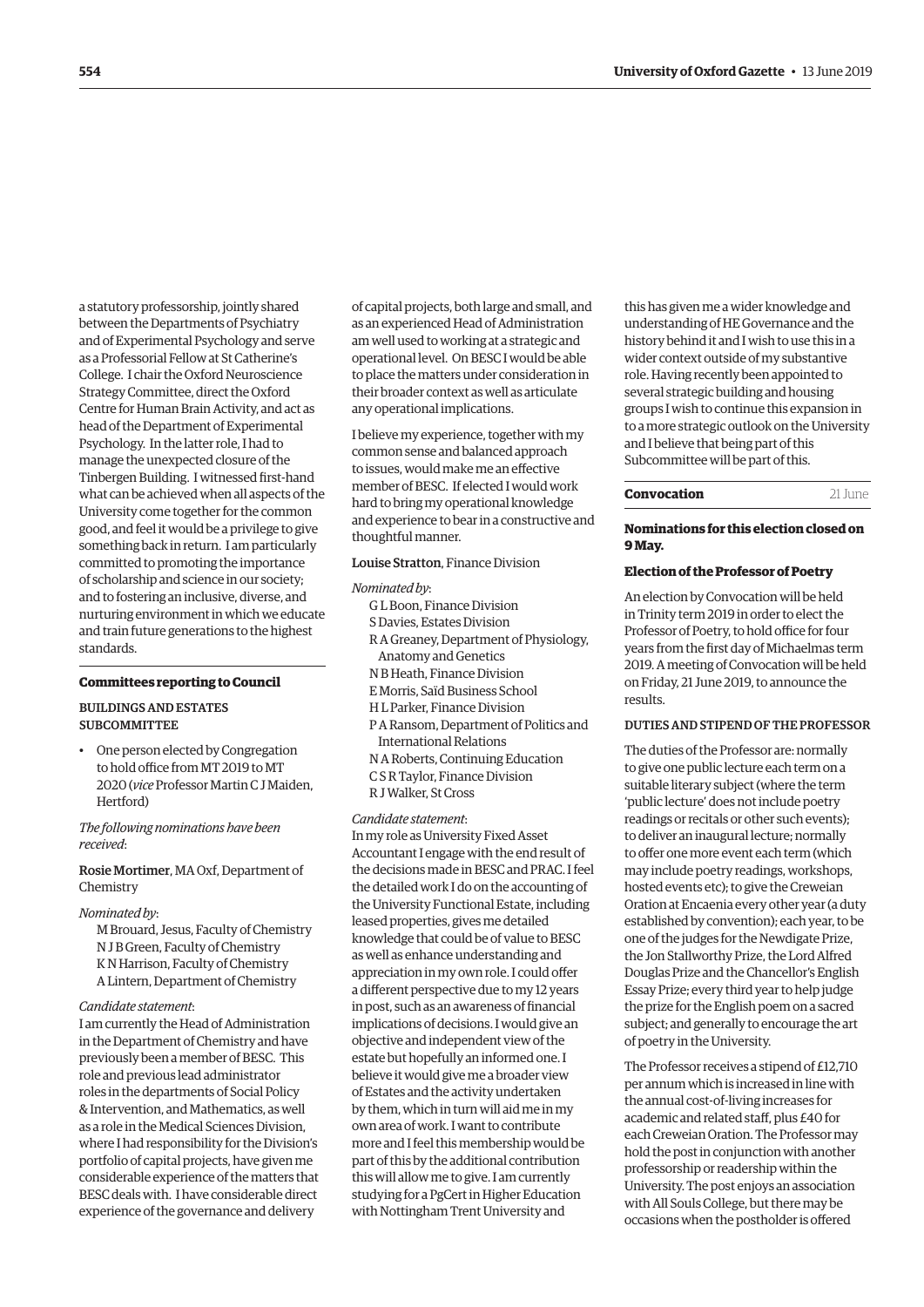an association by another college (eg if the postholder has a prior association with another college).

Further particulars for the Professorship are available on the University website [\(www. ox.ac.uk\). Inf](www.ox.ac.uk)ormal enquiries about the post should be addressed to the Chair of the Faculty Board, Professor Ros Ballaster, who can be contacted by email at chair@ell. [ox.ac.uk. All enquiries will be treated in strict](mailto:chair@ell.ox.ac.uk)  confidence.

# ELECTION PROCEDURES

This election will be conducted electronically by Electoral Reform Services Ltd (ERS) on behalf of the University of Oxford.

All members of Convocation are eligible to vote in this election.

#### *Convocation*

Convocation consists of all the former student members of the University who have been admitted to a degree (other than an honorary degree) of the University, and of any other persons who are members of Congregation or who have retired having been members of Congregation on the date of their retirement.

Membership of Convocation is conferred automatically to members of Congregation whose names have been entered in the Register of Congregation and to Oxford degree-holders after having attended a formal degree ceremony (either in person or in absentia). Those wishing to verify their current status as members of Convocation are asked to contact their college secretary or departmental administrator.

The functions of Convocation are set out in [the University Statutes \(www.admin.ox.ac.](www.admin.ox.ac.uk/statutes/780-121.shtml)  uk/statutes/780-121.shtml).

#### *Nominations*

Nominations by 50 members of Convocation other than the candidate were received by the Elections Office at the University Offices, Wellington Square, up to 4pm on Wednesday, 9 May. The list of all those nominated by the deadline is published in this issue of the *Gazette*.

# *Candidate statements*

Each candidate for election, or authorised representative, was permitted to submit for publication a written statement, of no more than 500 words, setting out the candidate's reasons for standing, including for publication one photograph of themselves and one URL to the candidate's own website if they so wished. These statements were received by the Elections Office at the University Offices, Wellington Square, by 4pm on Wednesday, 9 May. In the event of a contested election, these statements shall be published in the University *Gazette* and on the official University website.

#### *Congregation flysheets*

Ten or more members of Congregation may arrange to have a flysheet circulated with the *Gazette* in regard to this election. The rules made by Council governing the circulation of flysheets are given in Appendix B of Congregation Regulations 2 of 2002 ([www.](http://www.admin.ox.ac.uk/statutes/regulations/529-122b.shtml#_Toc28141352) [admin.ox.ac.uk/statutes/regulations/529-](http://www.admin.ox.ac.uk/statutes/regulations/529-122b.shtml#_Toc28141352) [122b.shtml#\\_Toc28141352\).](http://www.admin.ox.ac.uk/statutes/regulations/529-122b.shtml#_Toc28141352)

#### *Voting arrangements*

An online ballot will be conducted by the Electoral Reform Services in accordance with the following procedures and the results announced at a meeting of Convocation on Friday, 21 June.

#### *Voter registration*

Voter registration for this election closed on 6 June.

#### *Voting*

Registered voters will be able to vote online from Thursday, 23 May, until noon on Thursday, 20 June (BST). Voters will be sent instructions on how to vote once their eligibility to vote has been verified.

#### *Result of a contested election*

The result of a contested election will be announced in a meeting of Convocation at 3pm on Friday, 21 June, in Convocation House. Members of Convocation wishing to attend the meeting are asked to note that the wearing of gowns is optional. The result will subsequently be reported on the University's website and published in the *Gazette*.

#### FURTHER INFORMATION

Informal enquiries about the post should be addressed to the Chair of the Faculty Board, Professor Ros Ballaster, who can be contacted by email at [chair@ell.ox.ac.uk](mailto:chair%40ell.ox.ac.uk?subject=). All enquiries will be treated in strict confidence.

Further information about election procedures may be found in Council [Regulations 8 of 2002 \(www.admin.ox.ac.](www.admin.ox.ac.uk/statutes/regulations/1089-120.shtml)  uk/statutes/regulations/1089-120.shtml).

Those wishing to verify their current status as members of Convocation are asked to contact their college secretary or departmental administrator.

Media enquiries should be directed to the University of Oxford News and Information Office (email: [news.office@admin.ox.ac](mailto:news.office%40admin.ox.ac.uk?subject=). uk; tel: +44 (0)1865 (2)80528 or stuart. [gillespie@admin.ox.ac.uk](mailto:stuart.gillespie%40admin.ox.ac.uk?subject=); +44 (0)1865 283877).

All other queries should be addressed to the Elections Officer, Ms S L S Mulvihill, Council Secretariat, University Offices, Wellington Square, Oxford, OX1 2JD (email: poetry. [election@admin.ox.ac.uk](mailto:poetry.election%40admin.ox.ac.uk?subject=); tel: +44 (0)1865 (2)80463).

#### NOTICE OF NOMINATIONS

The nomination period for this election closed at 4pm on Thursday, 9 May 2019. Three candidates met the threshold of 50 nominations from members of Convocation:

- Andrew McMillan
- Alice Oswald
- Todd Swift

Candidate statements are published in this issue of the *Gazette*. Please note: the names of further nominators of the candidates below will be published as and when their membership of Convocation has been verified.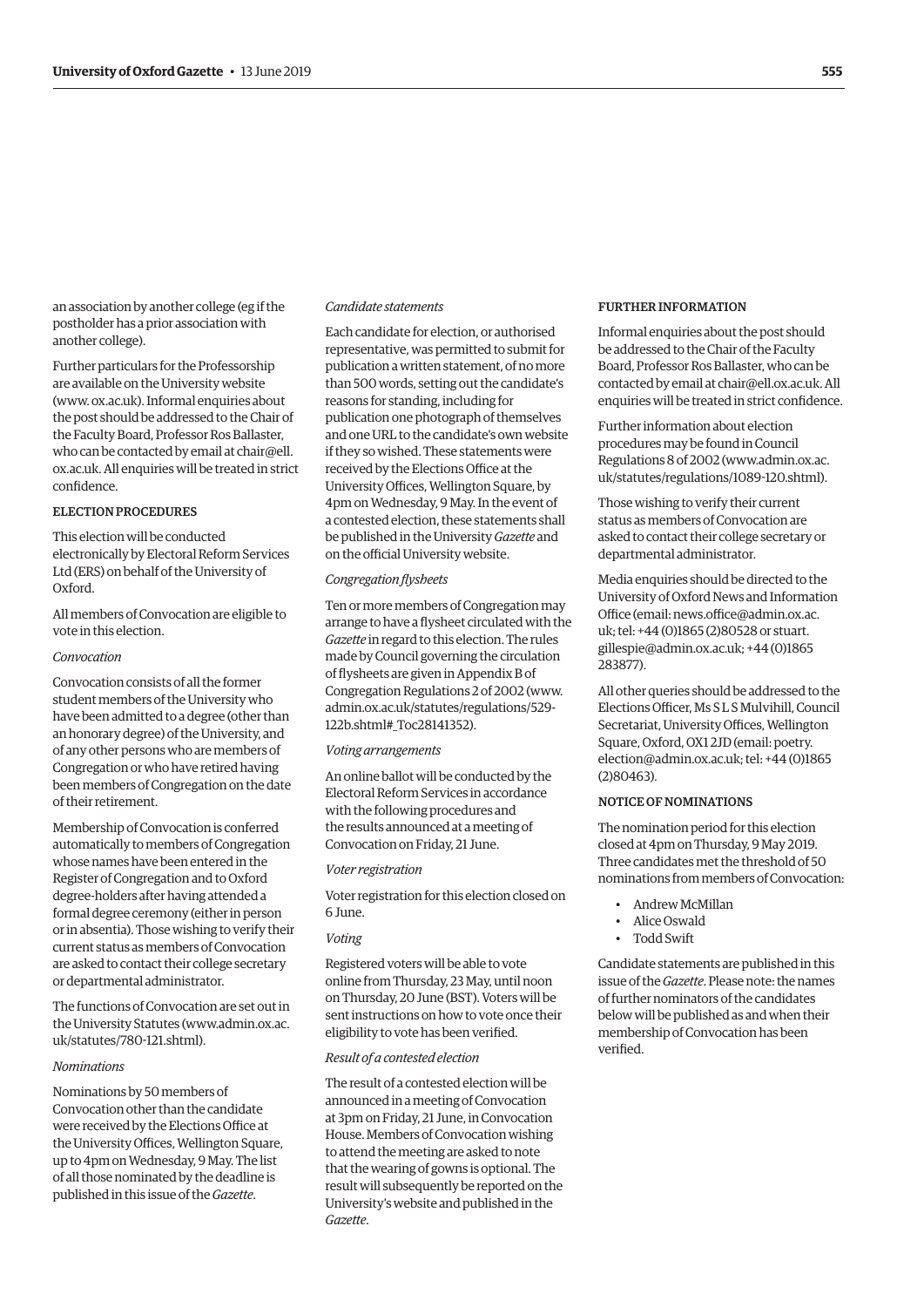# Andrew McMillan

*Nominated by* : Sophie Afdhal Ms Samira Ahmed Dr Natasha Alden Mr Rob Alderson Dr Jacob Anders Dr Joanne Baker Mr Dominic Barker Mr Charles Beckett Billy-Ray Belcourt Ms Kathryn Bevis Mr Luka Boeskens Ms Hannah Bond Simon Boyle Mr Nicholas Brooksbank Mr Alan Buckley Ms Louise Chantal Dr Rosalind Clarke Mr Andrew Copson Mrs Elizabeth Coulter Mr Benjamin Curthoys Mr Rishi Dastidar Mr Michael Donkor Ms Rosemary Edge Mr Richard Egleton Dr Gareth Evans Ms Georgia Faletas Mr Stuart Ffoulkes Miss Dorothy Finan Ms Susannah Ford Professor Matthew Fox Miss Alison Garcia Ms Charlotte Geater Mr Aled George Mr Alexis Gibbs Professor David Gillespie Ms Sarah Godwin Dr Thea Goodsell Mr Will Green Mr Tarquin Grossman Professor Keith Hanley Mrs Sarah Harkness Michael Hatchett Mr Edward Hodgkinson Mr Robert Holtom Dr Anthony House Miss Laura Howes Mr Oliver Seth Insua-Summerhays David Ireland Mr Stephen Mark Jones Ms Fiona Helen Kemp Yoolim Kim Dr Gareth Langley

Ms Maisie Lawrence Miss Georgina Lee Dr Daryl Leeworthy Mr Chris McCartney Mr Robert McManus Ms Catherine Max Mr Brian Millar Dr Eva Miller Mr Amos Millet Hereward Mills Professor Rana Mitter Claire Morley Miss Gemma Murray Mr John Owen Mrs Rosamund Owens Professor Carl Phelpstead Mr Tony Pinkney Ms Elizabeth Porter Ms Antonia Prescott Ms Rachel Richardson Ms Yara Rodrigues Fowler Dr Alice Roworth Mr Ian Runacres Ms Esther Phoebe Rutter Mr Edward Siddons Professor Catherine Spooner Professor James Studd Dr Matthew Sweet Mr Timothy Owain Vaughan Mr Ashley Walters Ms Rebecca Watson Ms Harriet Williams

#### Alice Oswald

*Nominated by* : Dr Kalina Allendorf Dr Harriet Archer Ms Kate Caoimhe Arthur Professor Laura Ashe Ms Hazel Barkworth Professor Helen Barr Dr Rebecca Beasley Professor Matthew Bevis Alice Bloom Professor Elleke Boehmer Professor Charlotte Brewer Mr Alex Bridgland Dr David Bryan Professor Felix Budelmann Professor Philip Bullock Professor Colin Burrow Mrs Kirsten Burrows Dr Rachel Buxton Miss Nancy Campbell

Ms Alice Carrington-Windo Dr Robert Cassels Professor Terence Cave Professor Supriya Chaudhuri Dr Matthew Cheung Salisbury Mr Thomas Chivers Mr Rossa Commane Professor Martin Conway Mr Tom Cook Ms Denise Cripps Dr Andrew Dean Mr Richard Devereux Professor Michael Dobson Professor Robert Douglas-Fairhurst Dr David Dwan Professor Rachel Falconer Dr Julie Farguson Mr John Field Mr Jamie Findlay Dr Mark Floyer Professor Robert Foster Dr Peta Fowler Professor Peter Frankopan Professor Vincent Gillespie Mr Alan Glaum Professor Roger Goodman Mr R C Gould Dr Jane Griffiths Professor Daniel Grimley Mr John Grimond Mr Mark Haddon Ms Mercy Haggerty Mr Tim Hall Professor Alexandra Harris Professor Stephen Harrison Mr Isaac Harrison Louth Professor Edmund Herzig Mr Dominic Hewett Dr Benjamin Higgins Dr Kerstin Hoge Dr Malcolm Howe Mr Peter Huhne Professor Gregory Hutchinson Professor Lorna Hutson Professor Katherine Ibbett Professor Jennifer Ingleheart Ms Angie Johnson Jeri Johnson Professor Susan Jones Thomas Karshan Professor John Kerrigan Professor Katrin Kohl Professor Carolyne Larrington Professor Emeritus Hermione Lee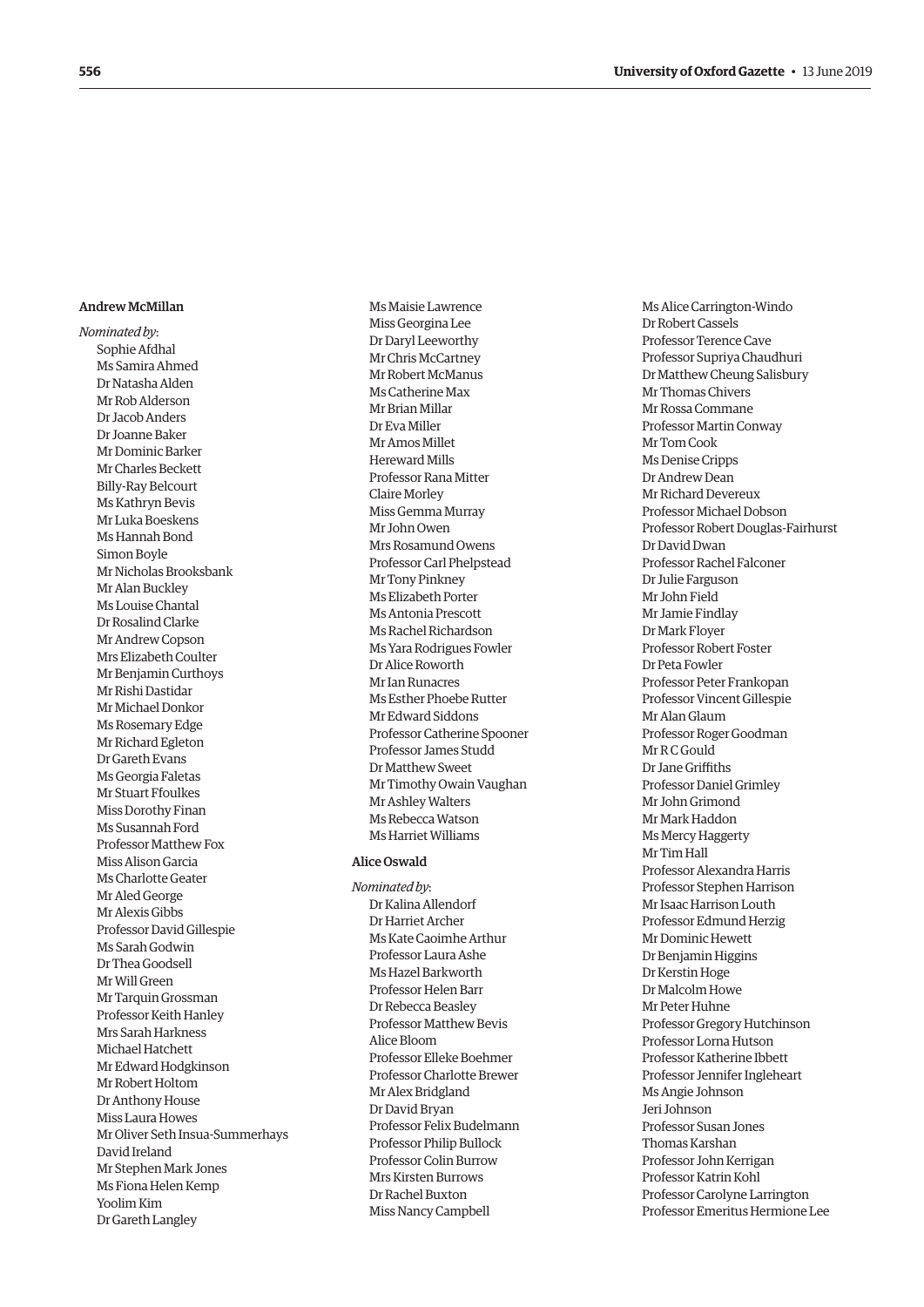Professor Angela Leighton Ms Fiona Lensvelt Professor Suzannah Lipscomb Dr Jamie Lorimer Dr Charlie Louth Mr Michael Loveday Dr Erica McAlpine Professor Ian McBride Mr Harry McCarthy Professor Peter McDonald Mr Robin McGhee The Rev'd Dr Elizabeth Macfarlane Dr Tom MacFaul Professor Patrick McGuinness Professor Fiona Macintosh Dr Marina MacKay Professor Martin McLaughlin Mr Thomas McLaughlin Professor Kate McLoughlin Ms Lise McNally Professor Laurie Maguire Professor Laura Marcus Dr Michael Mayo Dr M Mendelssohn Mr Joseph Minden Dr Clare Morgan Dr Llewelyn Morgan Professor Teresa Morgan Dr Joseph Moshenska Sir Andrew Motion Dr Subha Mukherji Dr Kathryn Murphy Professor Lucy Newlyn Ms Lucia Nixon Ms Jacqueline Norton Mr Bernard O'Donoghue Ms Ellen O'Neill Mr Richard Ovenden Dr Georgina Paul Dr Siofra Pierse Ms Hannah Pollard Dr William Poole Ms Antonia Potter Mr David Potter Professor Lloyd Pratt Professor Philomen Probert Professor Diane Purkiss Dr Josephine Quinn Mr Craig Raine Ms Namratha Rao Miss Victoria Reynolds The Rev'd Canon Leanne Roberts Major Nicola Roberts Dr Lynn Robson

Professor Tim Rood Dr Tessa Roynon Dr Katherine Rundell Dr David Russell Dr Jenny Sager Dr Elizabeth Scott-Baumann Professor Catriona Seth Professor Jane Shaw Professor Sally Shuttleworth Ms Bailey Sincox Ms Sadie Slater Professor Helen Small Ms Celia Smith Dr Olivia Smith Professor Adam Smyth Mr Michael Spriggs Mr Nathan Stazicker Dr Hannah Sullivan Dr Helen Swift Professor Oliver Taplin Dr David Taylor Dr Nicola Trott Ms Charlotte Turnbull Dr Marion Turner Mrs Margaret Tween Charles Tyson Mrs Clare Wakeham Professor Daniel Wakelin Ms Lucy Ward Mr Christopher Whalen Ms Esther Osorio Whewell Mr David White Professor William Whyte Mr Henry Wickham Professor Abigail Williams Professor David-Antoine Williams Dr Gillian Woods Miss Laura Wright Mr Miles Young

# Todd Swift

*Nominated by*: Mr Timothy Ades Mr Dominick Ashe Mr Michael Atkinson Mr Xavier Bach Mr Andrew Baird Dr Jemma Borg Mr Andrew Breach Mr Nigel Burt Dr John Catherall Dr Karen Cull Mr Matej Damborsky Mr Michael Dangerfield

Mrs Olivia Donnelly Dr Alice Dub Mr Alan Dunnett Mr George Evans Mr Gwennael Fedder Irina Fedorenko Mr James Flynn Ms Stephanie Forrest Mr Lyman Gamberton Mr Matthew Goldie-Scot Mr Alastair Hale Dr Ruofan Han Mr David Hill Ms Anahita Hoose Miss Angela Jackson Mr Oliver Jones Mr Rio Jones Mr Adam Jordan Professor Mikko Kaasalainen Mark Kingstone Mr Duncan Larraz Mr Timothy Leddy Mr Henry Little Mr Mark McGuinness Dr Sean McMahon Mr Andrew Mangeot Dr Sam Meekings Mr Carl Morris Ms Alexandra Nachescu Mr Jonathan Naess Mr Lucy O'Brien Dr Alex O'Bryan-Tear Miss Lucy Oddy Mr Nicolas Ollivant Dr Vivienne Raper Mr John Richardson Miss Hannah Scaife Ms Jane Shillaker Mrs Alexandra Strnad Mr Tancred Taylor Ms Bethan Tichborne Mrs Mariia Tishenina Mr Simon Veksner Ms Jenny Whitworth Dr Laura Selena Wisnom Mr Renbin Woo Dr Samuel Garrett Zeitlin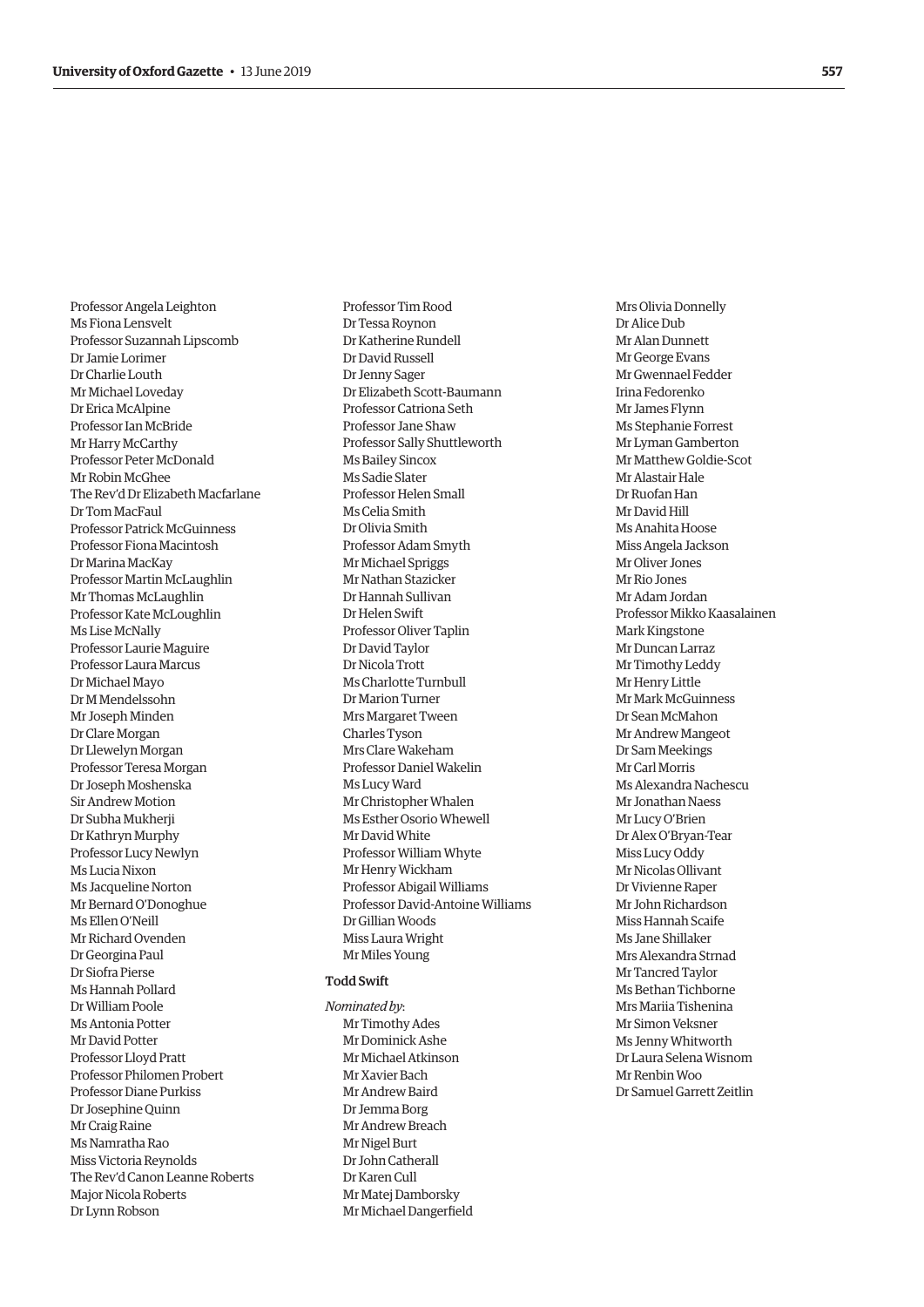#### <span id="page-11-0"></span>**Candidates' statements**

# ALICE OSWALD

I'd like to be considered for the position of poetry professor, which I see as an opportunity to deepen my research into Spoken Poetry and to bring that research to a wider audience.

It's important to me to find ways of connecting with the City of Oxford as well as the University and for this reason, besides delivering lectures, I'd like to stage some Extreme Poetry Events: for example allnight readings of long poems, poetry in the dark or in coloured light, even perhaps a Carnival of Translation, A Memory Palace, a Poem-Circus (like the Music-Circus of John Cage), or an exhibition of mobile poems. A book is a wonderfully quiet place, but I've always thought that poetry, if offered the right occasions, will rise to meet them and that one of our tasks as poets is to invent such occasions for ourselves and for others. I'd be delighted if I could tempt school children to take part in some of these.

I believe that poetry is, among other things, an ancient memory system, that it asks to be heard out loud or at least read in the manner of a musical score, that it promotes imaginative over rational understanding and that the strength of the imagination is its ability to think between disciplines and to conceive of wholes not just parts. While I was at University I was grateful that the Ruskin School of Art offered different approaches to learning and I like to think that a poetry professor might provide something similar, perhaps in the form of workshops or structured conversations. There is after all plenty to discuss. It's exciting to be engaged in poetry at a time when its medium is changing almost as radically as it did in the eighth century B.C. I see no reason why Instagram poems shouldn't prove as rewarding as Concrete poems or the visual poems of classical Chinese and I'd welcome the chance to invite young poets to engage in discussion about what poetry has been and is becoming.

As a Homer fanatic, I'm keen to make links between ancient epic and contemporary performance poetry. Through my

association with the Archive for Performance of Greek and Roman Drama, I'd like to remind people that a poem is always more than a written text and that short lyric poems need to operate among longer more theatrical forms, such as the verse drama, the song-cycle, the folk tale, the liturgy. I have recently been commissioned to write a book about Homer and it would be a pleasure to be in contact with other classicists while working on this.

In fact it goes without saying that my own poems would benefit immeasurably from contact with the University. I am currently working on a number of collaborations with visual artists, dancers and musicians and would love to try these out in a critical environment. And of course the Bodleian Library would be an invaluable resource for any poet.

#### ANDREW MCMILLAN

It's a cliché, but poetry is having a bit of a 'moment' right now; more than any time in the past two decades we're witnessing a new generation of poets step forward and claim space within the prize-lists and the editorial boards and the inner-rooms of our art form. Yet still, the poets who have been so central to our culture for the past half-century continue to expand their craft, improving their body of work with each new poem, each new collection. The Oxford Professor of Poetry feels like a position which is uniquely suited to this current moment; both futurefacing, towards the student-body and yet with the weight and prestige of the lineage of predecessors standing behind it as well.

When I was in Year 9 or 10 of Secondary School, me and another boy from my class were grouped together with other kids from Barnsley and bussed down to Oxford as part of an Aim Higher campaign to get more of us to consider going to Oxbridge. My memories of the day are hazy, but I recall walking down some long corridors and then being taken to see the film The Day After Tomorrow in the evening, before travelling back up the next day.

It is true that I am young (though with half a decade on Keats, at his oldest), but I would hope to make a dynamic, insightful and fresh contribution to the life of poetry

and literature at the university. Perhaps the best thing a role like this can do is to offer illumination of poets who time or fashions have pushed back into the dark.

There's a scene in The Day After Tomorrow where a huge wall of water is coming towards the cast as they stand in New York City; they seek shelter by hiding in the New York Public Library and (spoiler alert!) a select few of them stay there until they are rescued at the end of the film. It's an interesting image to contemplate at this current cultural intersection we find ourselves at. Perhaps there's a temptation to see this new generation as a flood seeking to drown out all tradition. Maybe there's a tendency to think of our plethora of midcareer and long-serving poets as solid, important, but a little bit dull, standing stoically as the wave approaches. Neither of these statements is true. Indeed if that wave had been allowed to reach the library, to reach the shelves and the tomes that slept on them, that would have been the ideal outcome. The new generation mixing with the central voices of our poetic culture. A professorship that speaks both forwards and looks back. A professorship which seeks to illuminate today, but also looks ahead, to tomorrow, and the day after that as well.

#### TODD SWIFT

I have been an international poetry activist, poet, small press publisher, editor, anthologist, and poetry tutor for over 30 years, beginning in Montreal, where I was mentored by Ezra Pound's mentee, Louis Dudek. I was listed in the *Oxford Companion to Modern Poetry*, and was the 2017–2018 Poet-in-residence at Pembroke College, Cambridge. As Oxfam GB's Poetin-residence I ran a national poetry contest and edited numerous anthologies, and ran a reading series for a decade. My own poetry has appeared across the world in periodicals and magazines; and in over 20 collections, including pamphlets. In 2003, I was featured on CNN for my work as a co-organiser of the Poets Against the War movement, and edited the Salt anthology. In the 90s I pioneered Fusion poetry, a hybrid of performance, hip hop, and digital poetries. My PhD is on style in modern poetry. Over three decades I have shown a commitment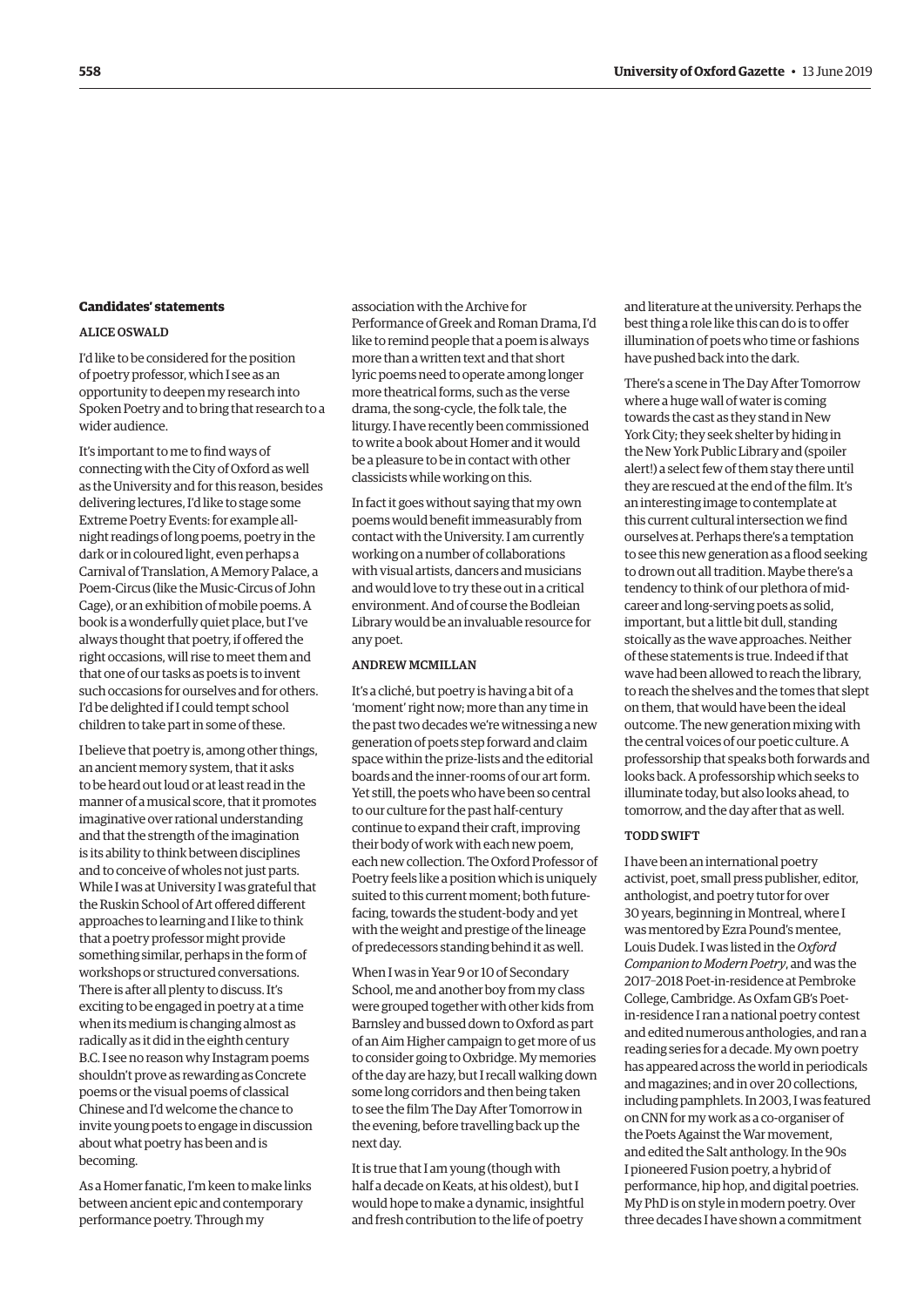# Advertisements

<span id="page-12-0"></span>to innovation, encouragement, enthusiasm and excitement in poetry – and have always supported, and advocated for, a diverse and open understanding of what poetry is, and can do. As a Canadian-British poet, I bring a multilingual and multicultural vision to poetics and the promotion of ideas about poetry in the 21st century. The themes of my own poetry are relevant at this time, since my key themes are gender identity, pop culture, sex, desire, politics, violence, religious faith and doubt, ecology, and scientific inquiry, as they swirl about in a language mash-up – created by a fractured lexical construct that may or not be a coherent being. I am a high modernist romantic, taking my bearings from FT Prince, Hart Crane, Wallace Stevens as well as Pound and H.D. My work has been described as a strange admixture of Dylan Thomas and Paul Muldoon. It is in fact its own stylish melange of low and high diction, exploring the eccentric possibility of being a true person or persona in a hypermediated age. As a long-time public speaker and polemicist, I would enjoy the chance to lecture on current trends in poetry, and as a gadfly of sorts continue to ask questions of poetry, poets and poems.

#### **Advertising enquiries**

*Email*: [gazette.ads@admin.ox.ac.uk](mailto:gazette.ads@admin.ox.ac.uk) *Telephone*: 01865 (2)80548 *Web*[: https://gazette.web.ox.ac.uk/classified](https://gazette.web.ox.ac.uk/classified-advertising-gazette)advertising-gazette

# **Deadline**

Advertisements are to be received by **noon on Wednesday** of the week before publication (ie eight days before publication). Advertisements must be submitted online.

#### **Charges**

Commercial advertisers: £30 per insertion of up to 70 words, or £60 per insertion of 71–150 words.

Private advertisers: £20 per insertion of up to 70 words, or £40 per insertion of 71–150 words.

See our website for examples of whether an advertisement is considered commercial [or private: https://gazette.web.ox.ac.uk/](https://gazette.web.ox.ac.uk/classified-advertising-gazette) classified-advertising-gazette.

#### **Online submission and payment**

Advertisements must be submitted and paid for online, using a credit card or debit card, through a secure website. For details, [see https://gazette.web.ox.ac.uk/classified](https://gazette.web.ox.ac.uk/classified-advertising-gazette)advertising-gazette.

# **Extracts from the terms and conditions of acceptance of advertisements**

*General*

1. Advertisements are accepted for publication at the discretion of the editor of the *Gazette*.

*Note*. When an advertisement is received online, an acknowledgement will be emailed automatically to the email address provided by the advertiser. The sending of this acknowledgement does not constitute an acceptance of the advertisement or an undertaking to publish the advertisement in the *Gazette*.

2. The right of the *Gazette* to edit an advertisement, in particular to abridge when necessary, is reserved.

3. Advertisements must be accompanied by the correct payment, and must be received by the deadline stated above. *No refund can be made for cancellation after the acceptance of advertisements*.

4. Once an advertisement has been submitted for publication, no change to the text can be accepted.

5. Voucher copies or cuttings cannot be supplied.

#### *Charges*

6. Two separate charging arrangements will apply, for commercial and private advertisers. The rates applicable at any time will be published regularly in the *Gazette*, and may be obtained upon enquiry. The rates, and guidance on applicability of each rate, are also available online.

The editor's decision regarding applicability of these rates to an individual advertiser will be final.

#### *Disclaimer*

**7. The University of Oxford and Oxford University Press accept no responsibility for the content of any advertisement published in the** *Gazette***. Readers should note that the inclusion of any advertisement in no way implies approval or recommendation of either the terms of any offer contained in it or of the advertiser by the University of Oxford or Oxford University Press.**

# *Advertisers' Warranty and Indemnity*

**13. The advertiser warrants:**

**(i) Not to discriminate against any respondents to an advertisement published in the** *Gazette* **on the basis of their gender, sexual orientation, marital or civil partner status, gender reassignment, race, religion or belief, colour, nationality, ethnic or national origin, disability or age, or pregnancy.**

(ii) That the advertisement does not contravene any current legislation, rules, regulations or applicable codes of practice.

(iii) That it is not in any way illegal or defamatory or a breach of copyright or an infringement of any other person's intellectual property or other rights.

*You are advised to view our full Terms and Conditions of acceptance of advertisements. Submission of an advertisement implies acceptance of our terms and conditions, which may be found at https://gazette.web.ox.ac. [uk/classified-advertising-gazette](https://gazette.web.ox.ac.uk/classified-advertising-gazette), and may also be obtained on application to Gazette Advertisements, Public Affairs Directorate, University Offices, Wellington Square, Oxford OX1 2JD.*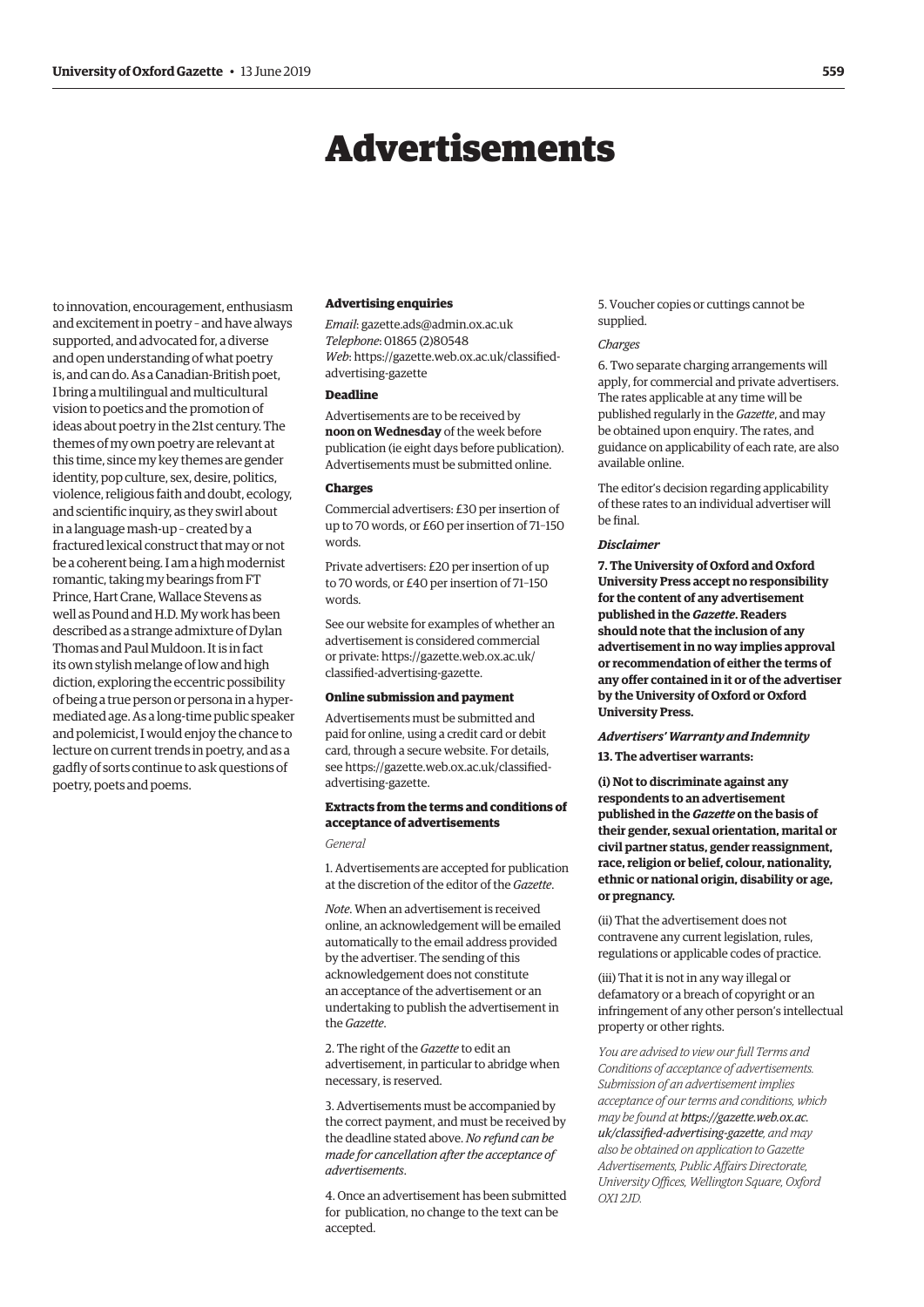# **Miscellaneous**

**Magdalen Road Studios** are looking for new trustees interested in contemporary visual arts. Our charity provides reasonably priced artist studios and a lively events programme. Expertise in writing grant applications and/ or fundraising activities appropriate to arts organisations is very welcome. This voluntary work may be of interest to development or fundraising professionals wishing to broaden their experience. More information: [www.](http://www.magdalenroadstudios.com/new-trustees) [magdalenroadstudios.com/new-trustees.](http://www.magdalenroadstudios.com/new-trustees) Applications: [trustee@magdalenroadstudios.](mailto:trustee@magdalenroadstudios.com) [com.](mailto:trustee@magdalenroadstudios.com)

**The Anchor pub**, dining rooms and terrace – close to Jericho. We serve simple, honest, fresh food with daily changing seasonal specials, an extensive wine list and great beer. Our 2 private dining rooms can seat 14 and 16 and are available for meetings or dinner parties. We are open 9am–11pm Mon–Fri and 8am–11pm Sat and Sun. 2 Hayfield Rd, Oxford OX2 6TT. Tel: 01865 510282. Web: [www.theanchoroxford.](http://www.theanchoroxford.com) [com.](http://www.theanchoroxford.com)

**Stone Pine Design** card publisher specialising in wood engraving, linocuts and Oxfordshire. Beautifully produced, carefully selected designs by internationally renowned artists. Web: [www.stonepinedesign.co.uk](http://www.stonepinedesign.co.uk).

**St Giles' Parish Rooms for hire**. Ideally located close to the city centre at 10 Woodstock Rd OX2 6HT. There is a main hall and a meeting room that can be hired together or separately, and full kitchen facilities. For enquiries regarding availability and to arrange a site visit, contact Meg Peacock, Benefice Manager: 07776 588712 or [sgsm.benefice.](mailto:sgsm.benefice.manager@gmail.com) [manager@gmail.com.](mailto:sgsm.benefice.manager@gmail.com)

#### **Research participants sought**

**Would you** l**ike to help us investigate typhoid fever?** We're looking for volunteers aged 18–60 to help us understand more about typhoid fever. If you are interested in finding out more, please visit our website: [http://trials.](http://trials.ovg.ox.ac.uk/bottlenecks) [ovg.ox.ac.uk/bottlenecks.](http://trials.ovg.ox.ac.uk/bottlenecks) If you would like any further information regarding the study please contact us on [info@ovg.ox.ac.uk](mailto:info@ovg.ox.ac.uk) or 01865 611400.

#### **Groups and societies**

**The Oxford University Newcomers' Club** at the University Club, 11 Mansfield Rd, OX1 3SZ, welcomes the wives, husbands or partners of visiting scholars, of graduate students and of newly appointed academic and administrative members of the University. We offer help, advice, information and the opportunity to meet others socially. Informal coffee mornings are held in the club every Wednesday 10.30am–noon (excluding the Christmas vacation). Newcomers with

children (aged 0–4) meet every Fri in term 10.15am–11.45am. We have a large programme of events including tours of colleges, museums and other places of interest. Other term-time activities include a book group, informal conversation group, garden group, antiques group, an opportunity to explore Oxfordshire and an Opportunities in Oxford group. Visit our website: [www.newcomers.ox.ac.uk](http://www.newcomers.ox.ac.uk).

**Oxford Research Staff Society** (OxRSS) is run by and for Oxford research staff. It provides researchers with social and professional networking opportunities, and a voice in University decisions that affect them. Membership is free and automatic for all research staff employed by the University of Oxford. For more information and to keep up to date, see: web: [www.oxrss.ox.ac.uk;](http://www.oxrss.ox.ac.uk) Facebook: [http://fb.me/oxrss;](http://fb.me/oxrss) Twitter: [@ResStaffOxford](https://twitter.com/resstaffoxford); mailing list: [researchstaff](mailto:researchstaff-subscribe@maillist.ox.ac.uk)[subscribe@maillist.ox.ac.uk](mailto:researchstaff-subscribe@maillist.ox.ac.uk).

#### **Restoration and Conservation of Antique Furniture**

**John Hulme** undertakes all aspects of restoration. 30 years' experience. Collection and delivery. For free advice, telephone or write to the Workshop, 11A High St, Chipping Norton, Oxon, OX7 5AD. Tel: 01608 641692.

#### **Sell your unwanted books**

**Sell your unwanted books** at competitive prices. If you need extra space or are clearing college rooms, a home or an office, we would be keen to quote for books and CDs. Rare items and collections of 75 or more wanted if in VG condition; academic and non-academic subjects. We can view and collect. Contact Graham Nelson at History Bookshop Ltd on 01451 821660 or [sales@historybookshop.com](mailto:sales@historybookshop.com).

#### **Antiques bought and sold**

**Wanted and for sale** – quality antiques such as furniture, fire guards, grates and related items, silver, pictures, china and objets d'art. Please contact Greenway Antiques of Witney, 90 Corn Street, Witney OX28 6BU on 01993 705026 or 07831 585014 or email jean greenway@hotmail.com.

## **Services Offered**

**Big or small, we ship it all**. Plus free pick up anywhere in Oxford. Also full printing services available (both online and serviced), 24-hour photocopying, private mailing addresses, fax bureau, mailing services and much more. Contact or visit Mail Boxes Etc, 266 Banbury Rd, Oxford. Tel: 01865 514655. Fax: 01865 514656. Email: [staff@mbesummertown.co.uk](mailto:staff@mbesummertown.co.uk). Also at 94 London Rd, Oxford. Tel: 01865 741729. Fax: 01865 742431. Email: [staff@](mailto:staff@mbeheadington.co.uk) [mbeheadington.co.uk](mailto:staff@mbeheadington.co.uk).

**Airport transfer/chauffeur service**. If you are looking for a reliable and experienced transfer service I would be happy to discuss your needs. Last year I handled 328 airport transfers successfully and I have over 20 years' experience. Account customers welcome and all major credit cards accepted. Comfortable and reliable Heathrow service. Contact Tim Middleton. Tel: 07751 808763 or email: [timothy.middleton2@btopenworld.com](mailto:timothy.middleton2@btopenworld.com).

#### **Independent Pensions and Financial**

**Advice**. Austin Chapel Independent Financial Advisers LLP provide bespoke pensions and financial advice to staff working for the University of Oxford. We provide Annual Allowance and Lifetime Allowance pension tax mitigation advice and calculations. In addition, we can provide projections of future pension benefits to ensure your retirement plans are on course to meet your retirement income requirements. We also offer an independent investment review service to help ensure that your investment portfolio still meets your current attitude to risk and is tax efficient. The initial meeting can be held at your workplace, home or our central Oxford offices. There is no cost for the initial meeting. For more information contact Gary O'Neill on 01865 304094 or email [gary.oneill@](mailto:gary.oneill@austinchapel.co.uk) [austinchapel.co.uk](mailto:gary.oneill@austinchapel.co.uk).

#### **Domestic Services**

**Fantastic Services now in Oxford**. Enjoy more free time. Have your home chores and garden care solved by dedicated and fully equipped pros. Go to [fantasticservices.com/](http://fantasticservices.com/oxford) [oxford](http://fantasticservices.com/oxford) – simply check the availability and prices for your area and book for whenever it is most convenient! Use promo code OXUNI to get £15 off all cleaning, gardening and handyman services. T&Cs apply.

#### **Situations Vacant**

**Physics Technician.** An exciting opportunity has arisen for an enthusiastic and inspirational person to join our well-equipped and successful Physics department providing support to teachers and students alike. This is a term-time-only position, ideally working *c*37½ hours per week, including a couple of days at the start and end of each term. However, we are happy to adopt a flexible approach for the right candidate. Further information and details on how to apply can be found on the school's website: [www.radley.](http://www.radley.org.uk) [org.uk.](http://www.radley.org.uk) For an informal chat, please contact the Head of Physics, Andrew Norman, at [ACN.Norman@radley.org.uk.](mailto:ACN.Norman@radley.org.uk) Closing date for applications is Thurs 20 Jun. Radley College is committed to safeguarding and promoting the welfare of children and applicants must be willing to undergo child protection screening appropriate to the post, including checks with past employers and the Disclosure and Barring Service.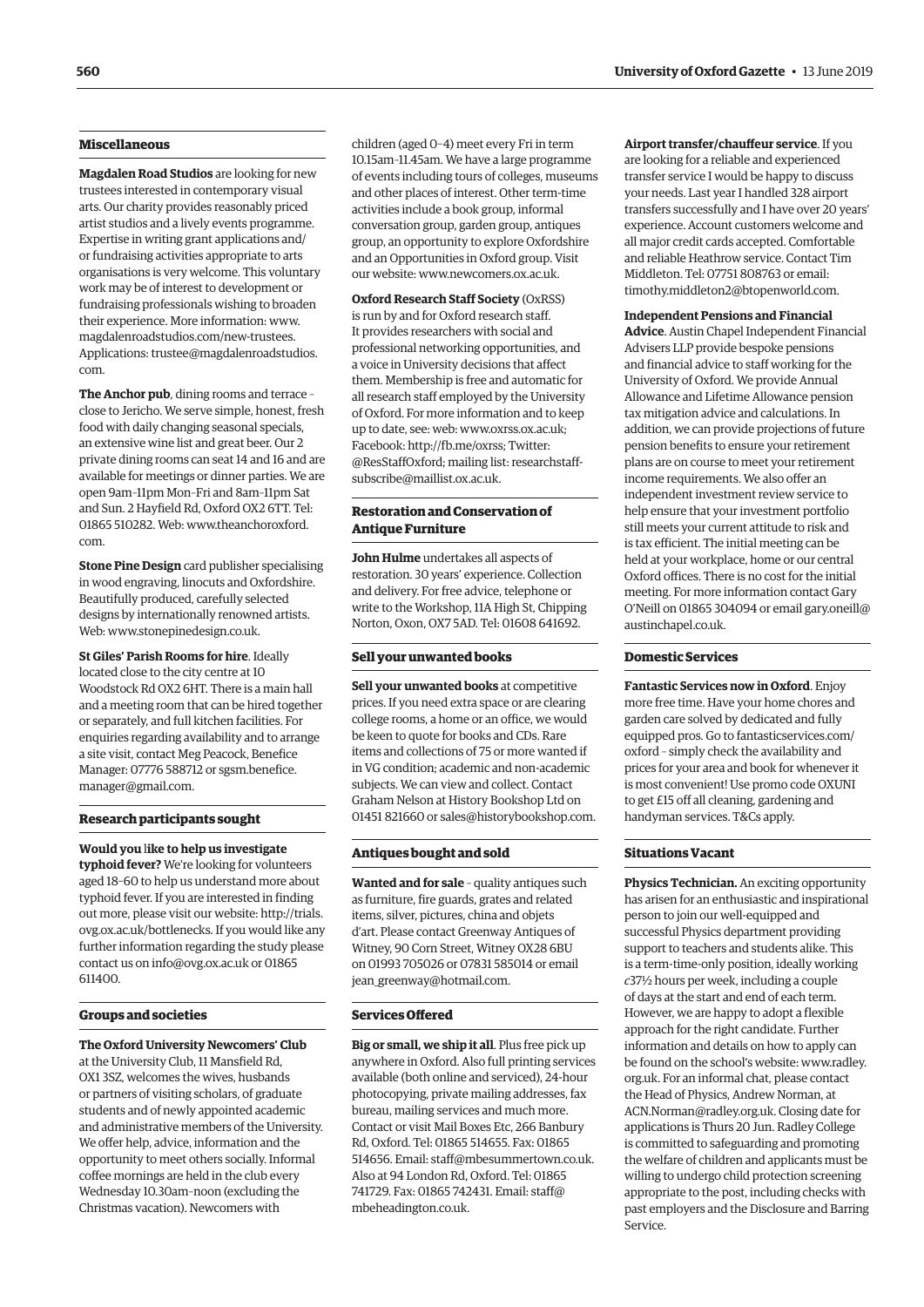# **Houses to Let**

**To let from mid-Jul**: semi-detached house in Headington. Close to hospitals, universities, schools. 3 bedrooms, 2 reception, kitchen, bathroom. Off-street parking, front and back gardens. Good transport links. £900 pcm. Tel: 07812 909943.

# **Accommodation Offered**

**Visiting academics welcomed** as paying guests for short or long stays in comfortable home of retired academic couple. Situated in quiet, leafy close in north Oxford within easy distance of main University buildings, town centre, river, shops and restaurants. Rooms have free TV, Wi-Fi, refrigerator, microwave, kettle, tea, coffee, central heating. Linen, cleaning, breakfast all included in the very moderate terms. Email: [DVL23@me.com](mailto:DVL23@me.com).

**scottfraser** – market leaders for quality Oxfordshire property. Selling, letting, buying, renting, investing – we are here to help. Visit [www.scottfraser.co.uk](http://www.scottfraser.co.uk) for more information or call: Headington sales: 01865 759500; Summertown sales: 01865 553900; East Oxford sales: 01865 244666; Witney sales: 01993 705507; Headington lettings: 01865 761111; Summertown lettings: 01865 554577; East Oxford and student lettings: 01865 244666; Witney lettings: 01993 777909.

**Jericho**: furnished airy top-floor studio on quiet street in private home shared with single owner; en-suite shower/wc, separate fully equipped kitchen. Shared washing machine. Wi-Fi. Suits single. £950 pcm incl in advance plus 1 month deposit. 2 references required. N/S. Available 1 Sept. Tel: 07732 636369.

**Flatshare sublet** in an exceptional cottage property. Large double with own bathroom. Modern and very clean. Own off-street parking space. OX3 0EB – directly adjacent to Headington Hill Park. £800 pcm excl bills (negotiable). Available now until 6 Sept. Tel: 07584 573865. Email: [stevan.veljkovic@stx.](mailto:stevan.veljkovic@stx.ox.ac.uk) [ox.ac.uk.](mailto:stevan.veljkovic@stx.ox.ac.uk)

**Grandpont, south Oxford, OX1**: single room in academic household with own newly fitted kitchen and bathroom; separate access; Wi-Fi; 10–15 mins' walk from city centre, train station and London bus. Suit visiting academics. Nonsmoking only please. Available from 19 Aug. £160 pw inclusive of all utility bills and council tax. Tel: 07803 083572. Ema[il:olivia.henley@](mailto:olivia.henley@spc.ox.ac.uk) [spc.ox.ac.uk.](mailto:olivia.henley@spc.ox.ac.uk)

# **Self-catering Apartments**

**Visiting Oxford?** Studio, 1-, 2- and 3-bed properties conveniently located for various colleges and University departments. Available from 1 week to several months. Apartments are serviced, with linen provided and all bills included. Details, location maps and photos can be found on our website at [www.](http://www.shortletspace.co.uk) [shortletspace.co.uk](http://www.shortletspace.co.uk). Contact us by email on [stay@shortletspace.co.uk](mailto:stay@shortletspace.co.uk) or call us on 01993 811711.

**Shortlet studios** for singles or couples needing clean, quiet self-catering accommodation for weeks or months. Handy for High St (town, colleges), Cowley Rd (shops, restaurants), University sportsground (gym, pool), Oxford Brookes campuses, buses (London, airports, hospitals). Modern, selfcontained, fully furnished including cooking and laundry facilities, en-suite bathroom, Wi-Fi broadband, TV/DVD/CD, central heating, cleaning and fresh linen weekly. Off-road parking for cars and bikes. Taxes and all bills included. Enquiries: [stay@oxfordbythemonth.](mailto:stay@oxfordbythemonth.com) [com.](mailto:stay@oxfordbythemonth.com)

**Looking for 5-star serviced accommodation**  right in the heart of the city? Swailes Suites offer city centre, award-winning maisonettes and apartments providing that 'home from home' feel that will help you get the most out of your stay. The Swailes Suites 'easy in, easy out' flexible booking arrangements, from 3 days to 6 months, together with good transport links make arrival and departure hassle-free. Check out our website at [www.](http://www.swailessuites.co.uk) [swailessuites.co.uk](http://www.swailessuites.co.uk), contact Debbie on 01865 318547 or email [debbie@nops.co.uk](mailto:debbie@nops.co.uk). Office established more than 25 years in 47 Walton Street, Jericho, OX2 6AD.

**Affordable serviced accommodation** from £70 a night. Luxury apartments and houses within a short walk to the centre of Oxford suitable for singles, couples, families, professionals. Bills, taxes, internet, linen, housekeeping, self-check-in, cooking facilities, TV, heating, private parking (at some locations), private bathroom included. Stays from 2 days upwards with discounts for long-term bookings. Over 40 years of property letting experience. Enquiries: [info@](mailto:info@sleepandstayoxford.com) [sleepandstayoxford.com.](mailto:info@sleepandstayoxford.com)

# **Holiday Lets**

#### **Cornwall cottage and restored chapel**

in quiet hamlet on South West Coast Path within 100m of the sea and minutes from Caerhays and Heligan. Each property sleeps 6. Comfortably furnished, c/h, wood burner and broadband. Ideal for reading, writing, painting, walking, bathing, bird watching. Beautiful beach perfect for bucket and spade family holidays. Short winter breaks available from £250. Tel: 01865 558503 or 07917 864113. Email: [gabriel.amherst@btconnect.com](mailto:gabriel.amherst@btconnect.com). See: [www.cornwallcornwall.com.](http://www.cornwallcornwall.com)

#### **Choose from over 11,000 holiday villas**

and apartments in Spain with Clickstay. We make it easy for you to make the perfect choice with our verified renter reviews and a dedicated customer services team. You can choose from modern apartments in Mallorca to whitewashed traditional fincas in Tenerife from just £73 pw! Many of our rental properties have private pools, sea views and large gardens with BBQ facilities. See: [www.](http://www.clickstay.com/spain) [clickstay.com/spain.](http://www.clickstay.com/spain)

**Southern Tuscany**, renovated farmhouse with large garden and pool, loggia with fine hillside views; outskirts of small village with restaurants, bars, bakery, supermarket. Pisa airport 1.5–2 hours, freshwater lake 30 mins, beaches and Maremma Natural Park 45 mins, Siena 1 hour, Rome 2 hours. Sleeps up to 9 (4 bedrooms, 3 bathrooms). Available 19 Jul– 16 Aug. £700–£950 pw. Photographs on request: [olivia.henley@spc.ox.ac.uk,](mailto:olivia.henley@spc.ox.ac.uk) 07803 083572.

# **Property for Sale**

**Mosaics, Oxford** – an exciting new development and demonstrator NHS Healthy New Town – within easy reach of the city and Headington via networks of cycle routes and public transport. Stylish and architecturally elegant properties: from 1-bedroom modern apartments to spacious detached family houses. Show apartment and home open daily 10am–5.30pm. Help to Buy available. Contact Savills: 01865 269010. For more information see:<http://mosaicsoxford.co.uk>.